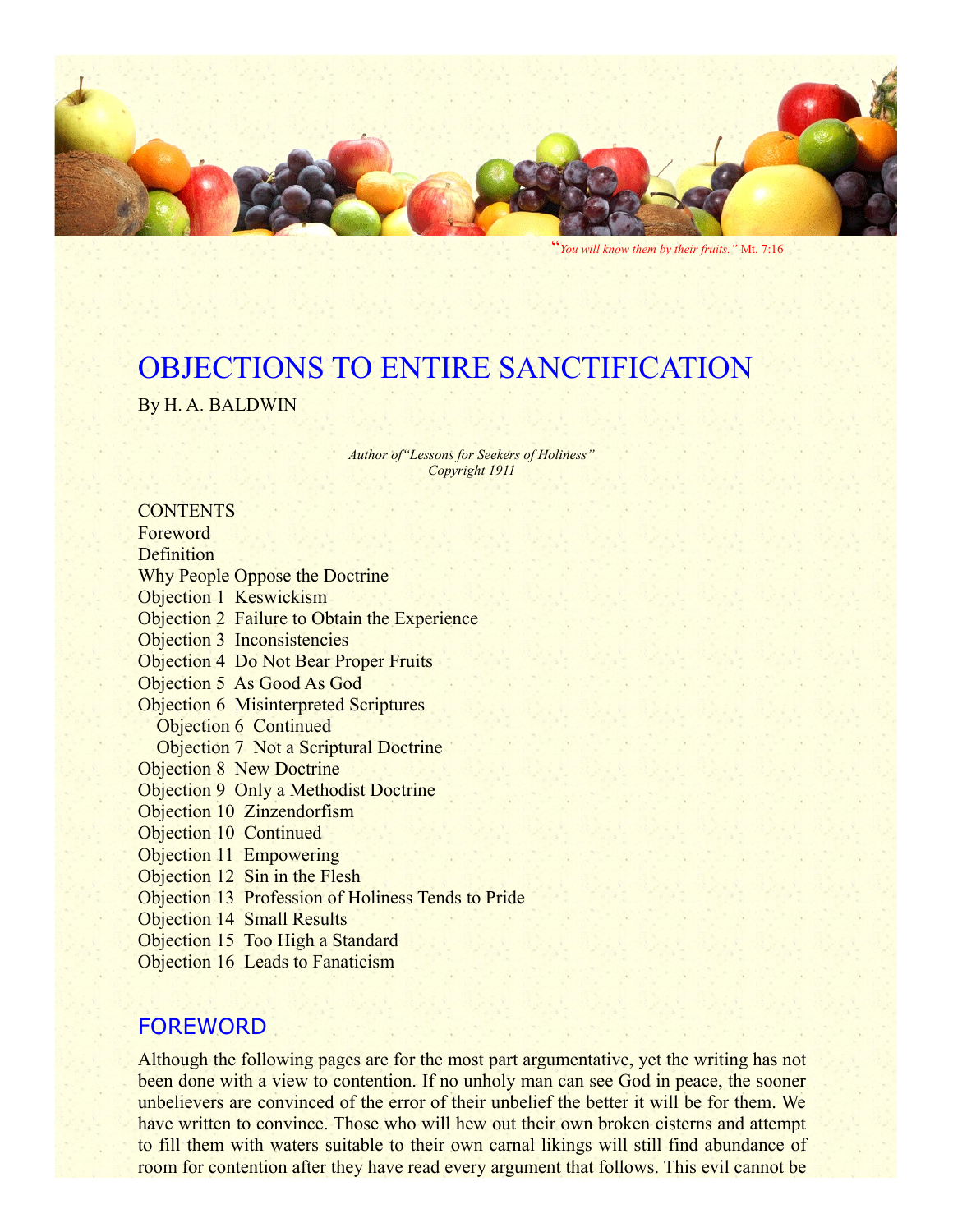#### remedied.

But on the contrary some honest souls will be convinced. They are like the merchantman seeking goodly pearls, they will give all they have for the one pearl of great price. Honest heart, do you long for a rest as yet unattained? Do you thirst for a drink from some cooling spring? Then Jesus says:-- "Come unto me and drink," and, "I will give you rest." A Sabbath of rest from the sin of your soul, a blessed Sabbath that never will end. "Draw near with a true heart in full assurance of faith."

I have quoted freely from widely different sources always giving due credit in the proper place.

With a prayer that God may bless our humble effort to the good of all who read, this little book is sent on its mission. It does not profess to be beyond criticism, it makes no pretensions to literary merit, but the author sincerely desires that before it is lost altogether in the mighty sea of greater things that is flooding the literary world someone may be blest and led to the Lamb of God that taketh away the sin of the world.

H. A. B.



## OBJECTIONS TO ENTIRE SANCTIFICATION

#### **DEFINITION**

Much of the opposition to the doctrine of entire sanctification would be removed if the opposers would get a right understanding of the intelligent claims of its adherents. Quite often the strongest opposition comes from those who have obtained their ideas from the strong and unwise statements of those who profess to have attained the experience or from others who for one reason or another are prejudiced against it.

When the early Methodists were undergoing severe criticism and persecution for their views an incident occurred which Mr. Wesley describes as follows:

"I think it was in the latter end of the year 1740, that I had a conversation with Dr. Gibson, then bishop of London, at Whitehall. He asked me what I meant by perfection. I told him without any disguise or reserve. When I ceased speaking, he said, Mr. Wesley, if this be all you mean, publish it to all the world. If anyone then can confute what you say, he may have free leave. I answered, 'My lord, I will;' and accordingly wrote and published the sermon on Christian perfection.

Negatively, holiness or entire sanctification (in the sense in which we shall use the terms) is the absence of all sin, both in fact and in principle; positively, it is the presence of all the graces of the Spirit, 'love, joy, peace, longsuffering, gentleness, goodness, faith, meekness, temperance, (Gal. 5:22-23) unmixed with any carnal or contrary affection. The holy soul is free from all sin (Rom. 6:22) and "filled with all the fullness of God." (Eph. 3:19).

I will now proceed to give from widely different sources definitions of holiness or entire sanctification, let the reader note the perfect harmony that exists.

Wesley defines the experience thus: "What is Christian perfection? The loving God with all our heart, mind, soul, and strength. This implies that no wrong temper, none contrary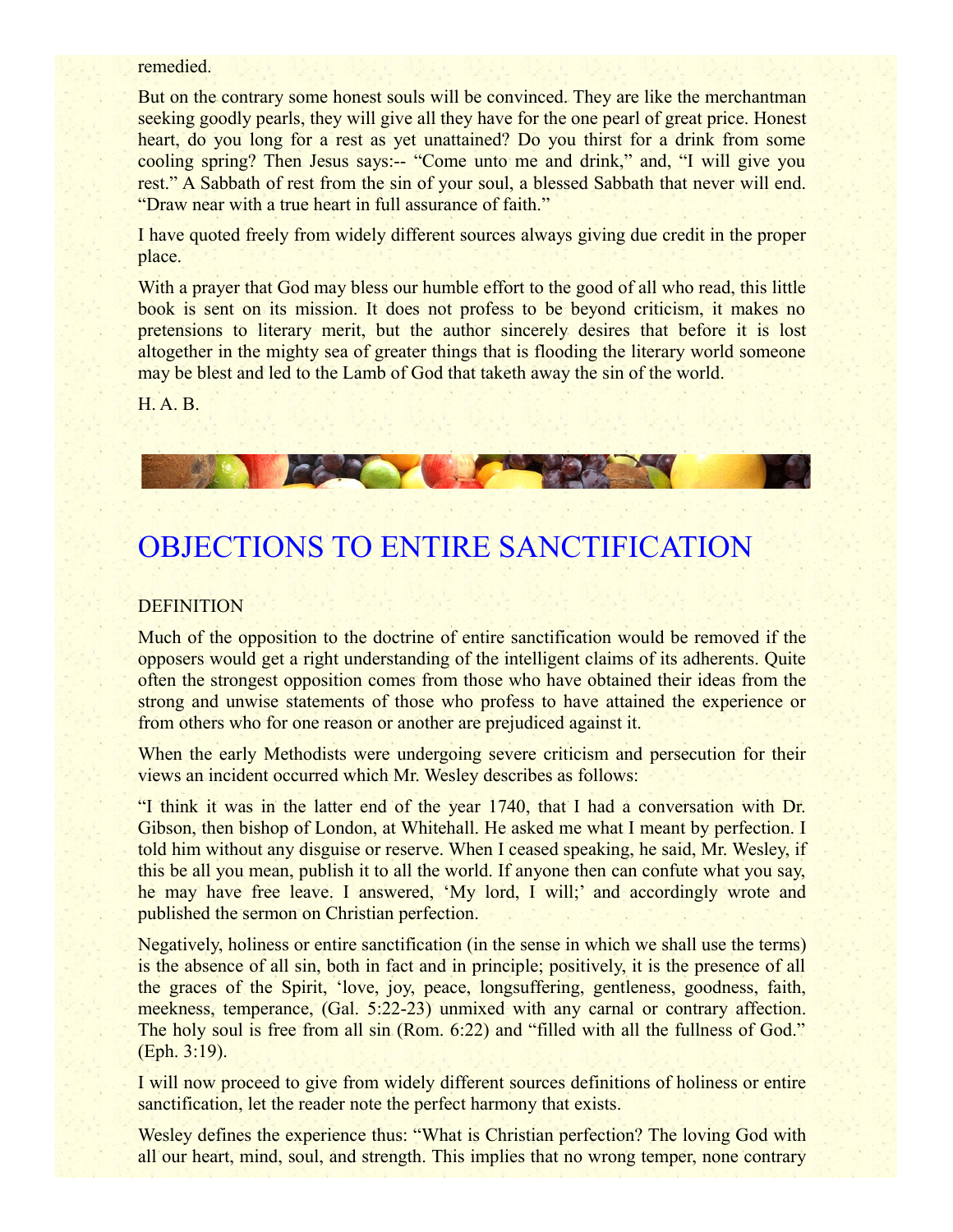to love, remains in the soul, and that all the thoughts, words, and actions, are governed by pure love."

John Fletcher says: "It is the pure love of God and man shed abroad in a faithful believer's heart by the Holy Ghost given unto him, to cleanse him, and to keep him clean, from all the filthiness of the flesh and spirit, and to enable him to 'fulfill the law of Christ,' according to the talents he is intrusted with, and the circumstances in which he is placed in this world."

Adam Clarke says: "What, then, is this complete sanctification? It is the cleansing of the blood, that has not been cleansed; it is washing the soul of a true believer from the remains of sin."

From Watson's Theological Institutes: "By which can only be meant our complete deliverance from all spiritual pollution, all inward depravation of the heart, as well as that which, expressing itself outwardly by the indulgence of the senses, is called 'filthiness of the flesh.'"

Bishop Foster says of the person entirely sanctified, that he is in "a state in which he will be entirely free from sin, properly so called, both inward and outward. The process of this work is in this order: beginning with pardon by which one aspect of sin, that is actual guilt, is wholly removed, and proceeding in regeneration, by which another kind of sin, that is depravity, is in part removed, terminating with entire sanctification, *by which the remainder of the second kind, or depravity, is entirely removed*."

Jesse T. Peck in Central Idea: "In the merely justified state we are not entirely pure ... But in the work of entire sanctification, these impurities are all washed away, so that we are wholly saved from sin, from its inward pollution."

Bishop Simpson says: "Christian Perfection is a term used by Methodists to denote a state of grace implying purity of heart, or a heart cleansed from all sin ... Sanctification is that act of the Holy Ghost whereby the justified man is made holy."

Rev. Wm. McDonald says: "It is the removal from our moral natures, through faith in Christ. All sinful desires and tempers, all pride, anger, envy, unbelief, and love of the world; and the possession in these purified natures of the unmixed graces of faith, humility, resignation (longsuffering), patience, meekness, self-denial, and love."

Watson's Biblical and Theological Dictionary: "Sanctification, that work of God's grace by which we are renewed after the image of God, set apart for his service, and enabled to die unto sin and live unto righteousness. Sanctification is either of nature, whereby we are renewed after the image of God, in knowledge, righteousness, and true holiness, (Eph. 4:24; Col. 3:19) or of practice, whereby we die unto sin, have its power destroyed in us, cease from the love and practice of it, hate it as abominable, and live unto righteousness, loving and studying good works."

Geo. Peck in Christian Perfection: "Then sanctification, in its earliest stages, implies the subjugation of the body of sin; and complete sanctification implies its entire destruction."

Definitions agreeing with these might be multiplied indefinitely, but since they would be only a repetition of the substance of the foregoing we will give no more but proceed to search for other reasons why people so strenuously oppose the doctrine.

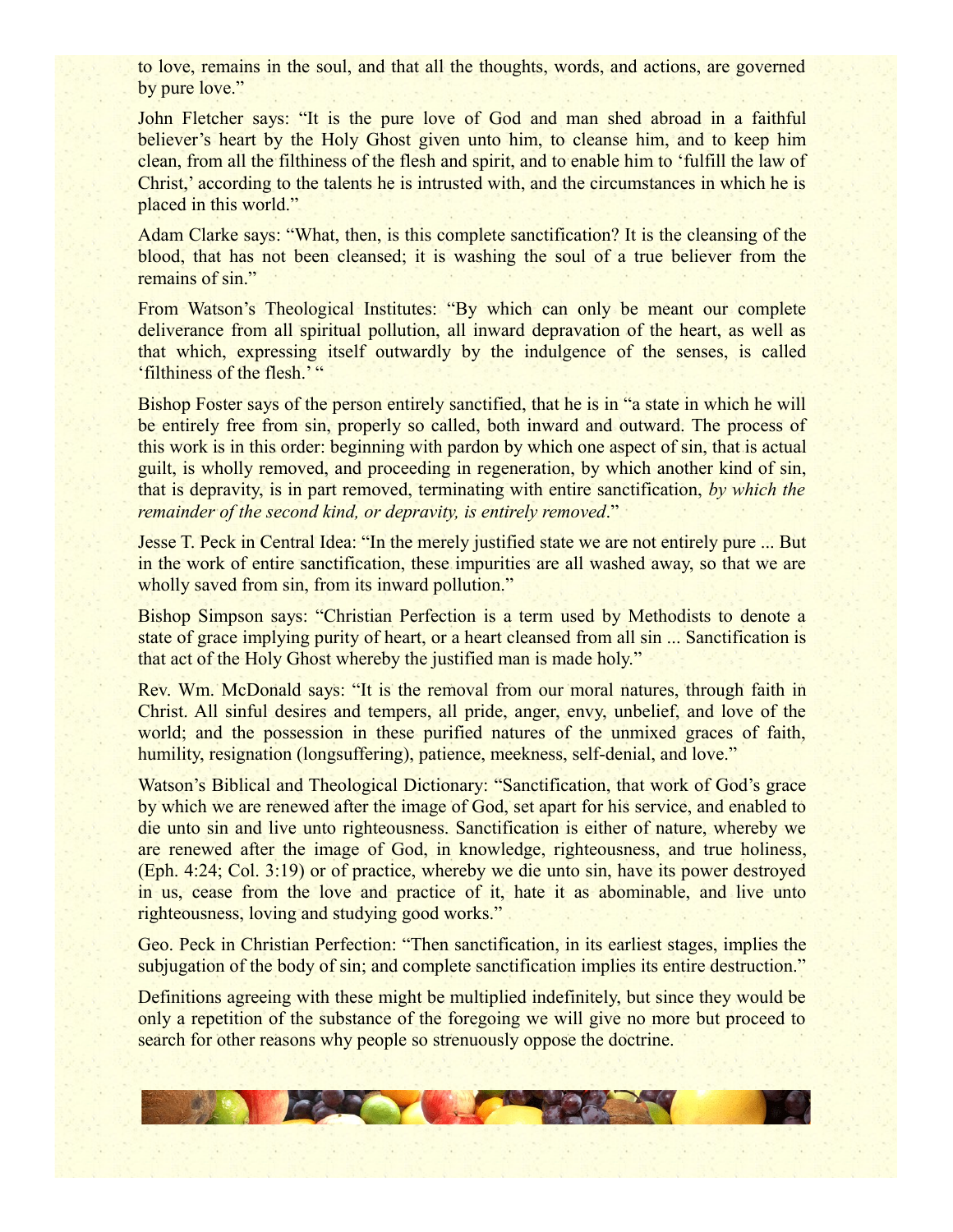### WHY PEOPLE OPPOSE THE DOCTRINE

Among the various reasons that might be given for the opposition to the doctrine and experience of entire sanctification we will cite just a few as samples of the many, or as general reasons under which particular reasons might be assembled.

1. There is a class of persons who entertain false ideas of the standard of holiness and because of these false ideas are led to oppose. This may occur either when they place the standard too high or too low. Those who place the standard too high are apt to cry "impossible;" while those who place it too low cannot see any good that will come from its possession.

2. Another class of opposers are those who fail to comprehend. The subject may be presented with much patience and care and made never so clear, but when all is done they still fail to comprehend. "They are like the deaf adder that stoppeth her ear; which will not hearken to the voice of charmers, charming never so wisely." -- Ps. 58:4-5. Concerning this class of persons the Lord said to Isaiah: "Go, and tell this people, Hear ye indeed, but understand not; and see ye indeed, but perceive not. Make the heart of this people fat, and make their ears heavy, and shut their eyes; lest they see with their eyes, and hear with their ears, and understand with their heart, and convert, and be healed."

3. Another fruitful source of opposition is faulty theology. Error is often at the foundation of a theological tenet and the person who accepts the dogma must force everything to bend to fit this ideal. Certain theological writers have made the statement, and backed it with plenty of misapplied scripture, that it is impossible to be made holy in this life. Those who accept this view of things must either ignore or explain away the plainest declarations of scripture, and the testimonies of those who have been made holy; they must even quiet the convictions and desires sent by the Holy Ghost in their more honest moments and in place of them accept the things that their better judgment tells them are wrong.

4. Another class of persons is misled by skeptical teachers. They know nothing of theology and very little of the Bible, They will not trouble themselves to learn, but blindly follow their leaders. Their guides say the road they are traveling ends in heaven, and these persons, although they have the guide book, the Bible, will not trouble themselves to find out the truth. The guide declares that the Bible says, "There is none perfect, no not one," and the blind follower immediately repeats the news and excuses his shortcomings on the ground of a passage of scripture that does not exist. Surely "if the blind lead the blind, both shall fall into the ditch." -- Matt. 15:14. "Woe unto you, ye blind guides, for ye compass sea and land to make one proselyte, and when he is made, ye make him twofold more the child of hell than yourselves." -- Matt. 23:16, 15.

5. Another reason why some oppose entire sanctification lies in the fact that they are prone to consider men instead of the word of God. It is not an exaggeration to say that where one man reads God's word nine men read the lives of professed Christians, and especially is it true that they read the ones who profess holiness. If they would read them in the light of the word of God this would be all right, but instead they are apt to measure them according to their own self-conceived ideas.

6. Still others fail to catch the breadth and import of the work of redemption and hence fall to opposing holiness as an extreme and erroneous ideal. To many persons redemption is nothing more than deliverance from hell and the gift of a home in heaven. They fail to catch the meaning of the angel's message to Joseph, "Thou shalt call his name Jesus: for he shall save his people from their sins." -- Matt. 1:21. Such persons do not understand what Jesus meant when he prayed, "Sanctify them (not only His disciples, but all which should believe on Jesus through their words) through thy truth: thy word is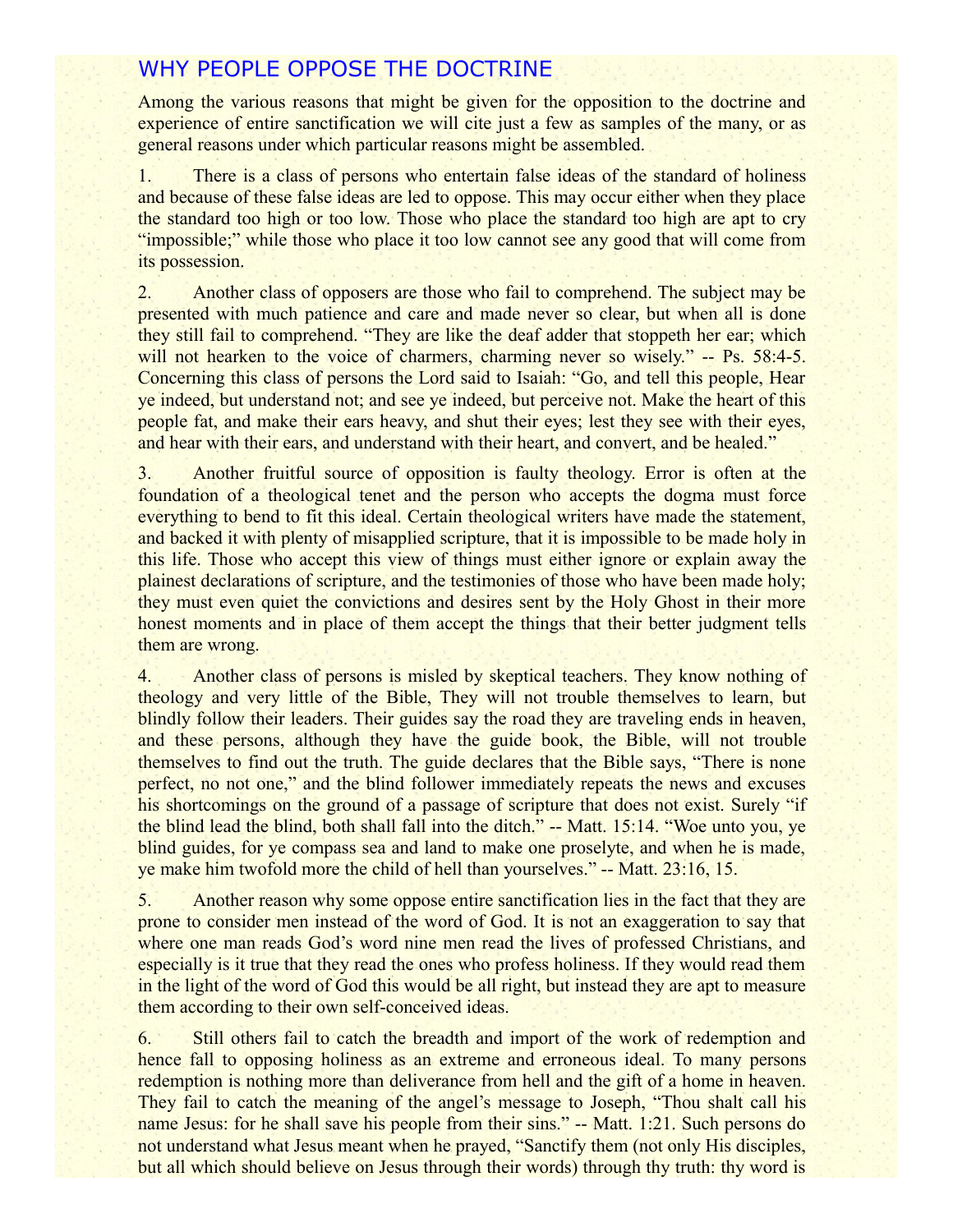truth." -- Jno. 17:17. See also Eph. 5:25-27.

7. Some persons consider their own hearts and their utter: helplessness in the cruel hands of sin, and failing to comprehend the fact that God will help, declare confidently that no man can be holy in this life! This is as absurd an argument as to reason that because a lizard is unable to fly nothing can. The happy birds would prove the fallacy of such a conclusion. When God changes our vile nature and "all things become new," new possibilities are given and impossibilities are changed to the possible. When sin is gone and righteousness reigns the happy saint can "do all things through Christ who strengtheneth him."

8. Another fruitful reason for opposition arises from the fact that men are loathe to give up sin, and sin in the heart hates the holiness of God. Men still "love darkness rather than light, because their deeds are evil. For every one that doeth evil hateth the light, neither cometh to the light, lest his deeds should be reproved (margin, discovered)." --Jno. 3:19, 20.



### OBJECTION 1 KESWICKISM

*One of the most dangerous enemies of the experience of holiness which has re-arisen in the last few years clothed in modern apparel is what is commonly called "suppression."* Its advocates teach that the heart of man is such an unfathomable depth that while one may honestly think that he is delivered, yet hidden below the line of consciousness depravity always lurks and will spring up when provocation comes. The housekeeper must not think that she can clean her house, that would be presumption and selfrighteousness, she can only keep the dirt hidden or suppress it. This is the Keswick doctrine and is championed by some of the world's most noted preachers.

The danger is all the greater since the poison is concealed by tempting sweets. The advocates of this theory are often very pious and are quite successful in their line of work. They talk sweetly of God, grace and holiness, but they must be allowed to put their own interpretation on the word holiness, for they give us to understand that such a thing as the entire eradication of the carnal nature from the soul is an impossibility in this world. Some of us prefer to believe the teachings of the Bible which says, "Christ loved the church, and gave himself for it (the church) that he might sanctify and cleanse it (the church) with the washing of water by the word and present it (the church) to himself a glorious church, not having spot, or wrinkle, or any such thing; but that it (the church) should be holy and without blemish" -- Eph.5:25-27.

The time and fact of this sanctifying operation was confirmed by the oath of God, and whoever denies its possibility in this world makes God a perjurer. "The oath which he sware to our father Abraham, that he would grant unto us, that we being delivered out of the hand of our enemies might serve him without fear, in holiness and righteousness before Him, all the days of our life. " -- Luke 1:73-75.

Rev. R. A. Torrey says: "The baptism of the Holy Spirit has no direct reference to cleansing from sin. This is an important point to bear in mind for many reasons. There is a line of teaching on this subject that leads men to expect that, if they receive the baptism of the Holy Spirit, the old carnal nature will be eradicated. There is not a line of Scripture to support this position." (of course, in modern parlance, this is correct. Being filled with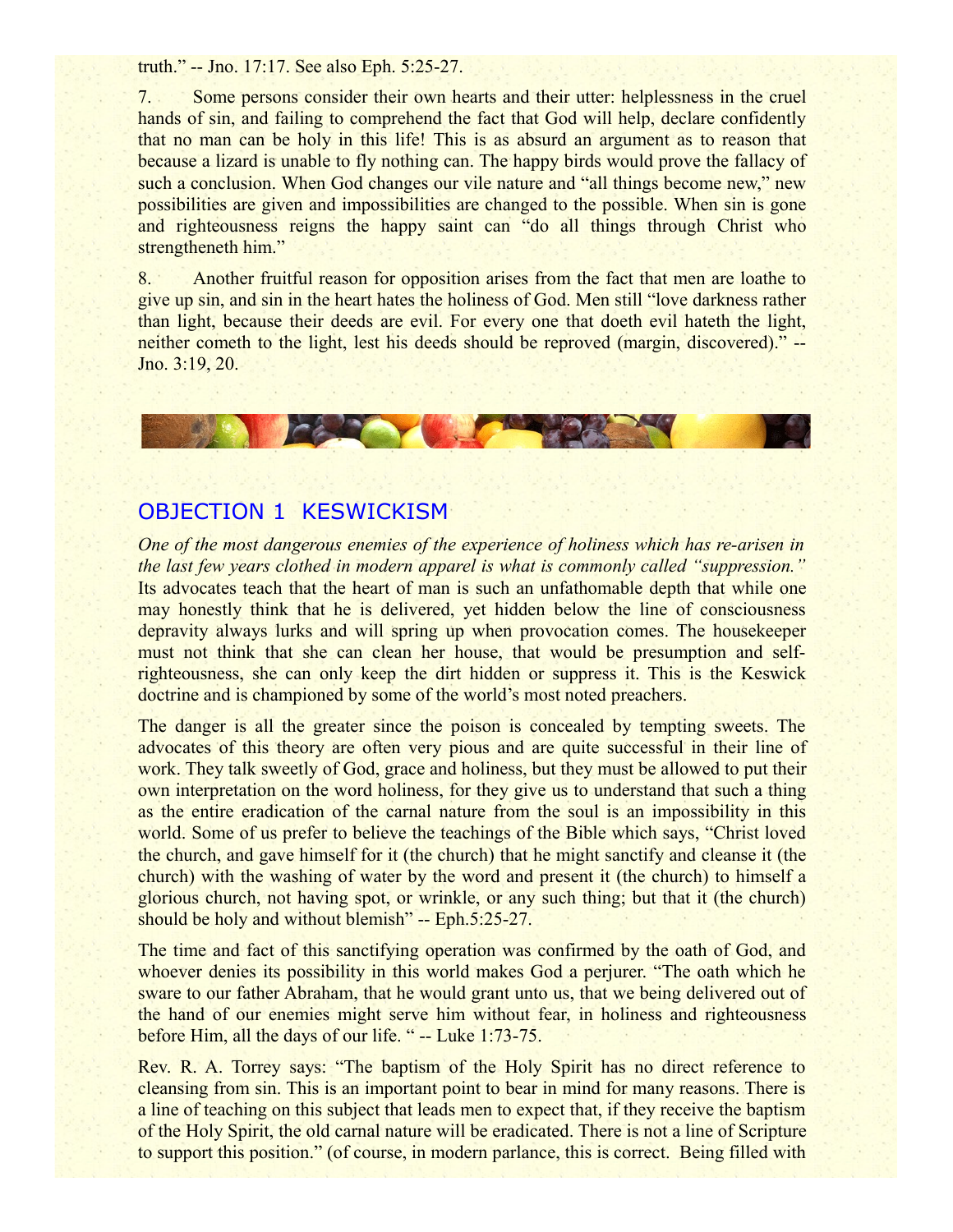the Spirit has to do with speaking in tongues rather than purity of heart. Before Asuza Street, "the baptism" referred to the sanctification crisis in which a pure heart is obtained. Ed.)

Rev. F. B. Meyer says: "On this platform (Keswick) we never say self is dead; were we to do so, self would be laughing at us around the corner."

Rev. H. W. Webb-Peploe says: "It is ever taught at Keswick, as in every part of God's Word (in what parts of God's Word? It is easy to make statements. -H. A. B.), that there are, to the very last hour of our life upon earth, powers of corruption within every man which defile his very best deeds, and give even to his holiest efforts the nature of sin."

The writer has no desire to enter into a discussion of the original text as such a course would be of no value to the popular reader and would prove practically nothing but what is proven in our English Version. But we will give one quotation from Daniel Steele which is to the point. "It is a remarkable fact that while the Greek language richly abounds in words signifying repression, a half-score of which occur in the New Testament, and are translated to bind, bruise, cast down, conquer, bring into bondage, let, repress, hold fast, hinder, restrain, subdue, put down, and take by the throat, yet not one of these is used of inbred sin (the carnal mind) but such words as signify to cleanse, to purify, to mortify, to kill, to crucify, and to destroy."

The word of God abounds with exhortations, entreaties and commands to get rid of the old man, not suppress him, but cast him out, not hide him behind the door like a dirty housekeeper does the filth, but let the Spirit of God kill him and rid the house of his presence. To copy these passages would take more space than the limits of this little work would allow. We will cite a few and the reader can look them up for himself. Gal. 4:22-30; Col. 3:8-10; Eph. 4:22-24; Co. 2:11; Heb. 12:1; 1 Peter 2:1; 1 Thes. 5:23-241 Thes. 3:10; Eph. 4:11-14; 2 Cor. 7:1; etc.

As to whether sin remains so deeply hidden that no person can ever know he is delivered is mainly a question of individual experience and of how much dependence one can put in the operations and testimonies of the Holy Ghost. True, man's heart is a depth unfathomable to himself, but on the authority of God's Word (Luke 2:35) and of the testimony of many unimpeachable witnesses we can unhesitatingly say that God reveals this depth, and many persons declare that they were shocked when the Holy Spirit began to turn over the sod. Note this fact: As to whether any person ever saw all the depths of his soul is not material since we do not depend on sight for evidence, but the direct testimony of the Holy Spirit; our sight might fail and deceive us, but the Holy Spirit -never. When the Spirit takes us down through the depths of our soul and says, "Thou art all fair my love, there is no spot in thee," or "Thou art holy and without blame before me in love," who am I that I can call him a liar? He knows all things and "his testimony is true." Let all men stand back when God speaks; he says, "What God has cleansed call not thou common or unclean," and if they do they are fighting against God and will receive their reward.



### OBJECTION 2 FAILURE TO OBTAIN THE EXPERIENCE

*Another objection which is sometimes urged, may be stated thus, "I sought the experience of holiness carefully and honestly and did not obtain it, hence there is no*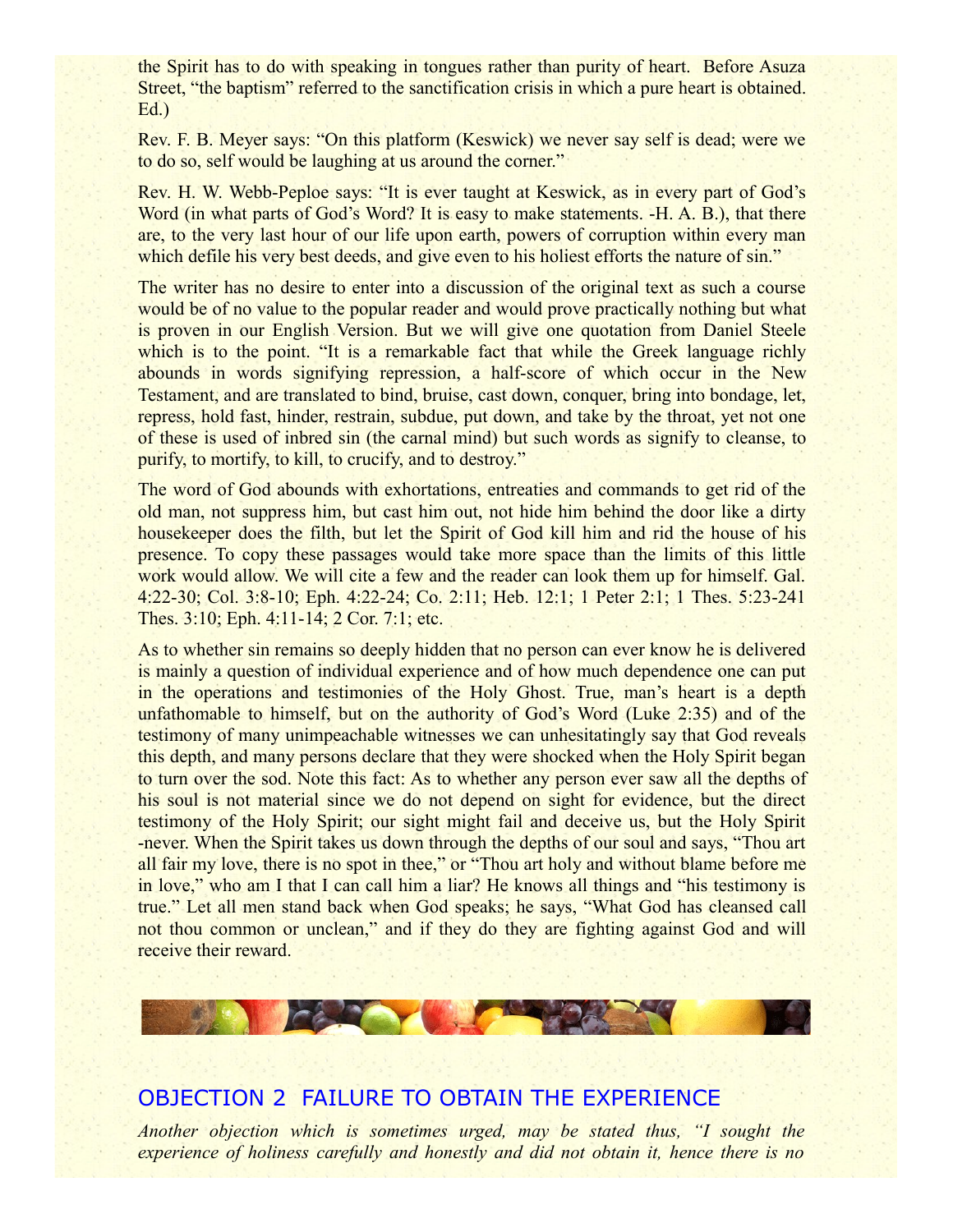#### *such a thing."*

This reminds one of the man who went out and knelt under a certain tree and prayed, "Oh, God, if there is such a religion as the Methodists profess, give it to me." It did not come immediately, so he went and spread the news abroad declaring it could not be obtained and was all a fraud.

This objection only proves one thing, and it does prove that conclusively, that is, the objector did not get sanctified. If there is not one sanctified person in the world yet the facts remain the same, God still declares, "I am he that sanctifieth thee," In matters of experience negative testimony is no testimony. Twenty men declare they did not see John Jones shoot James Small and that they do not believe he did the deed, but two men did see the shooting, the result is John Jones is convicted of murder, One hundred professed Christians do not profess holiness and do not believe in its attainment, but two do profess it and bear the fruits. This proves the contention that God still sanctifies.

The failure to obtain the experience may result from different reasons, and the failure does not negate the possibility.

1. The seeker may not be earnest enough. "The kingdom of heaven suffereth violence and the violent take it by force." Matt. 11:12.

2. The seeker may not be in a proper condition to receive it. A clear, victorious experience of pardoning and keeping grace precedes the possibility of entire sanctification.

3. The seeker may not have proper motives in seeking. "Ye ask, and receive not, because ye ask amiss, that ye may consume it upon your lusts." -- Jas. 4:3.

4. The seeker may not have proper faith, or he may allow doubts as to the possibility of cleansing, "for he that cometh to God must believe that he is, and that he is a rewarder of them that diligently seek him." -- Heb. 11:6.

5. The seeker may not comprehend the conditions upon which cleansing is given. God is not dealing with horses that need a bit in their mouths to guide them because of their lack of intelligence, but he is dealing with human beings and demands all there is of them even their intellect. Not that they could know everything, but they must know the "sore of their souls" and apply for the only remedy. "Study to show thyself approved unto God." -- II Tim. 2:15.



### OBJECTION 3 INCONSISTENCIES

*Some base their objections to holiness on the inconsistencies they see in the lives of those who claim to be sanctified.*

This method of argument is as reasonable as to take the stand that there is no genuine money because there is a counterfeit. The fact is there can be no counterfeit without a genuine, and, since there is a mock holiness there must be a true holiness. It is natural that the more counterfeit money we discover the more likely we are to distrust all money, but our distrust does not change the character of the real neither does the counterfeit take from the actual value of the genuine, if it makes any difference at all it increases our appreciation if not the value of the genuine. Thus with holiness, if the fact of the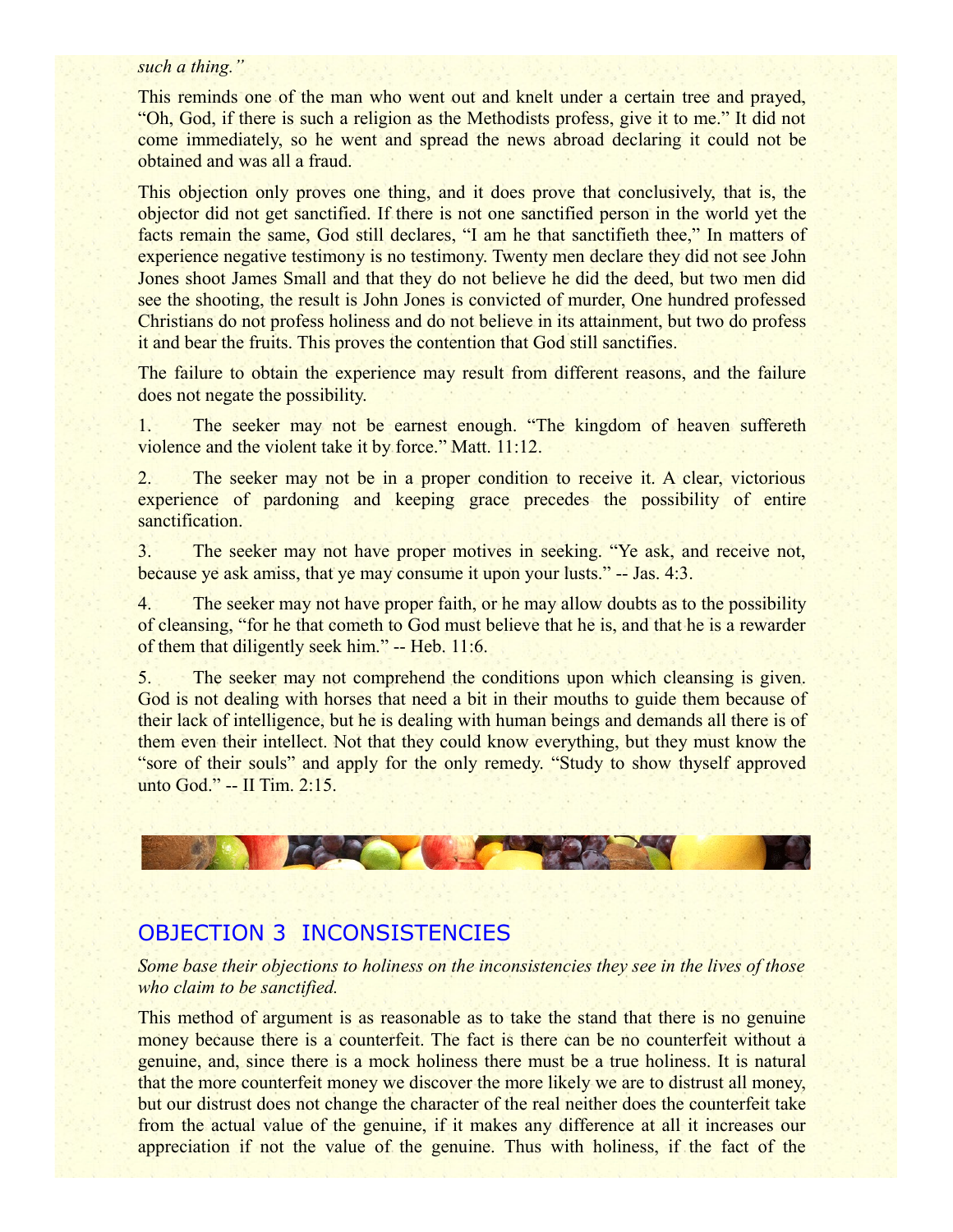existence of counterfeit makes any difference at all it should increase our appreciation of the genuine. And since holiness is a voluntary condition, if this condition remains steadfast and keeps the soul amid shams and frauds the realization of its actual value will increase as the days go by, and in proportion to the oppositions which it endures and amid which it conquers. Again, the fact that holiness is counterfeited does not change the character of real holiness and the more spurious professions there are the more does the beauty and grace of real holiness shine forth, and the more is its actual character revealed.

Then the objector asks to be shown a genuine case of entire sanctification. When Wesley was asked to cite some examples of sanctified persons he answered that if he knew any he would not point them out to the quibbler for no matter how holy they might be the objector would only tear them to nieces. "Cast not your pearls before swine lest they trample them under feet, and turn again and rend you."

While these inconsistencies may be formidable in the mind of the objector and while they may constitute an objection which he thinks cannot be answered yet the whole matter fades into nothingness from any angle it is viewed.

1. The bad life of no single man or body of men is an objection to a good doctrine which they may hold. While the false doctrines of an heretic are the cause of his evil doings (for men are prone to do evil if they can find an excuse for so doing), yet on the other hand the good doctrines of a man who believes in holiness are not the cause of his evil deeds but are the restraint that keeps him from greater evils. If he does wrong he will immediately tell you it was a transgression of his doctrine.

This statement is not negatived even though the bad men that hold the good doctrine may profess to be governing their lives by their doctrine; instead of proving that the doctrine has a pernicious effect it only proves that the professors are either ignorant or hypocritical.

The fact that bad men make a profession of holiness does not prove that the doctrine of holiness is pernicious; holiness cannot be pernicious for its very nature is opposed to evil, these men may profess holiness for policy or to bring reproach on the cause.

2. Inconsistencies in one or many men's lives do not prove that inconsistencies exist in every man's life. Because one man gets angry when he whips his child he naturally thinks every man does the same, but this is not necessarily the case.

3. Because many men fail in their efforts to be holy, and because you never met any one who according to your opinion was holy, does not prove that all men fail and that there are no holy men. Darius Green's flying machine would not fly, but men are flying now every day whether you ever saw them or not, and whether you believe it or not.

4. What right has an unsanctified man and especially one who is prejudiced against the experience of holiness to set up a standard and then because no person he knows comes up to his ideas brand all holiness professors as hypocrites and self-righteous? Surely such a man falls into his own pit and his feet are taken in his own snares. He is the self-righteous man.

5. Who is the judge of a sanctified man, the quibbler or God?

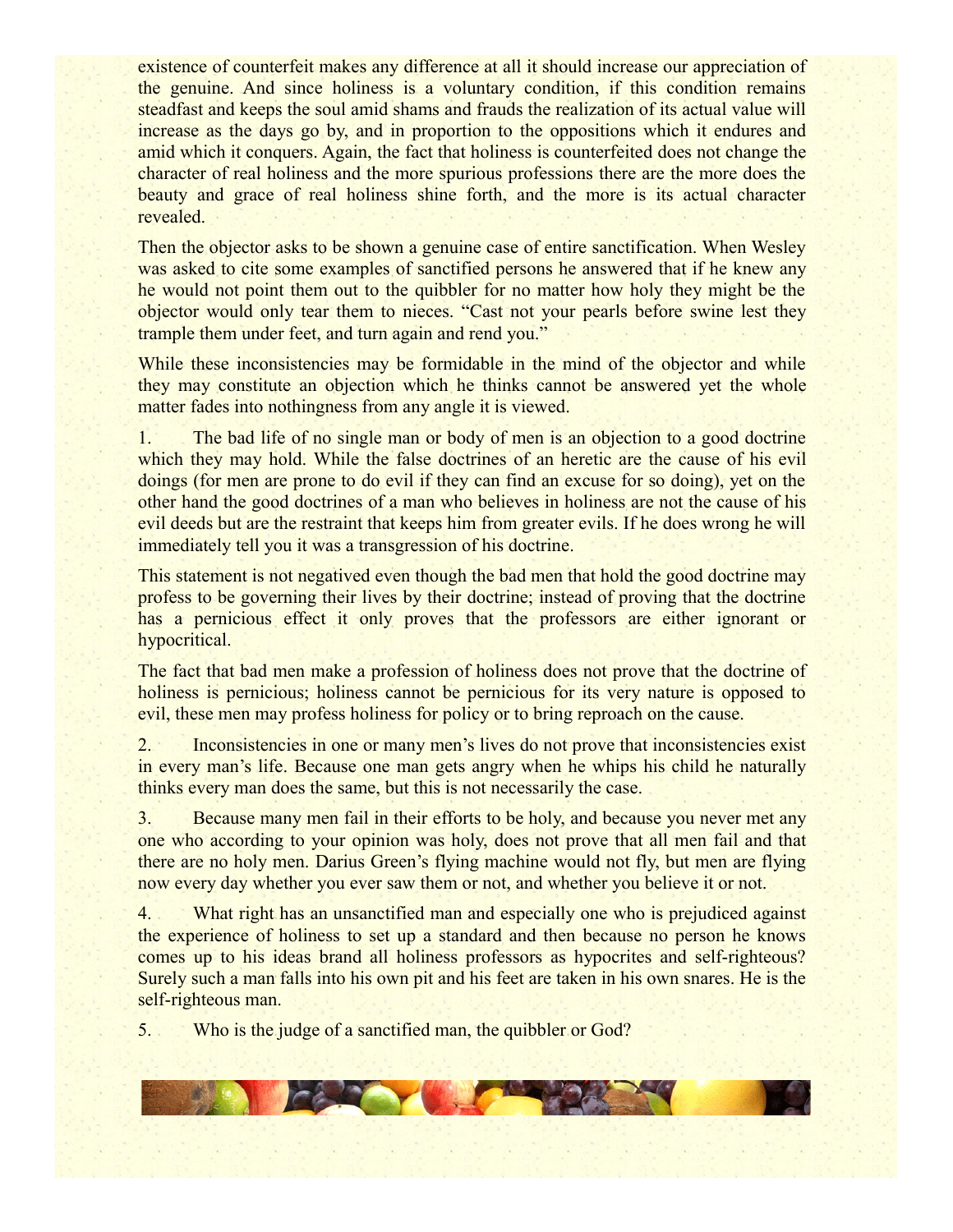### OBJECTION 4 DO NOT BEAR PROPER FRUITS

*It is objected that many or all of the professors of holiness do not bear the fruits of holiness. This objection is much like the preceding one.*

As to whether all holiness professors fail to bring forth proper fruit, no matter how competent the judge may be to pass on any individual case that may come under his observation, it stands to reason, that, because those he has met are a failure, he cannot legitimately conclude that all he has not met are failures. Because all the people I ever met spoke either English or German it does not follow that all people in the world speak English or German. Those who indulge in such arguments are sophists. They draw conclusions with no proper ground upon which to base them.

The fact that many of the persons who profess holiness really do not or do not seem to bear proper fruits can he readily accounted for without in the least disturbing the fact that some actually have the experience.

1. Those who profess to have obtained the experience and do not bear proper fruits may be mistaken in their evidence. This, it must be confessed, is too often the case. But let it be said that a misunderstanding of evidence is no proof of the impossibility of evidence. God's witness is true and when it is actually received it settles the question. This misunderstanding of evidence may arise from a lack of knowledge, a lack of thoroughness or a lack of spiritual insight; these shortcomings may have their foundation in a failure to comprehend the word of God or to know what holiness is and what evidence is to be expected. Again this misunderstanding of evidence may arise from a lack of conscientiousness, or strange as it may seem, over-conscientiousness. The former is seen in those who are over-anxious to profess the experience either to be rid of the trouble of further seeking, to be able to testify to the same thing that they hear others professing or for numerous other reasons; the latter is seen in those who, generally because of faulty teaching, are fearful of grieving the Spirit by failing to "take him at his word" and profess the experience. These persons, notwithstanding all their conscientiousness, not having received the proper grace, lack the fullness of the fruits.

2. Some may be cleansed and at the same time be mistaken in some things that are or are not required of them. God nowhere promises to make his children perfect in knowledge in this world. The Seat of actual evil is in the motive. If God has purified the motive (and who is competent to judge that he has not?) then the heart is clean, and if the heart is clean sooner or later all wrong things will be discovered and rectified. This very point leaves room for walking in the light (new light) and for growth in grace.

3. The person who views the one professing holiness may be mistaken and be expecting more than God does. We would not kill all the robins because their notes are not as sweet as the canary's. We would not drown the faithful watch dog because he cannot pull a plow. Neither would we cut down the crab apple tree because it does not bear harvest sweets. Man, who art thou that thou shouldst assume authority to dictate the work another man's servant shall do, or how he shall do it? "To his own master he standeth or falleth." -- Rom. 14:4.

4. To the shame of the person who dares to do so it must be said that there are some who profess holiness and are hypocritical in so doing. There are at least two reasons for hypocrisy: (a), The hypocrite hopes to gain some temporal advantage by his hypocrisy, or, (b), He hopes to bring disrepute on the cause he is hypocritically advocating. Which ever of these may be true in any particular case nothing is actually proven against the clean doctrine and profession of holiness; the only point that is made is that the devil and wicked men still exist.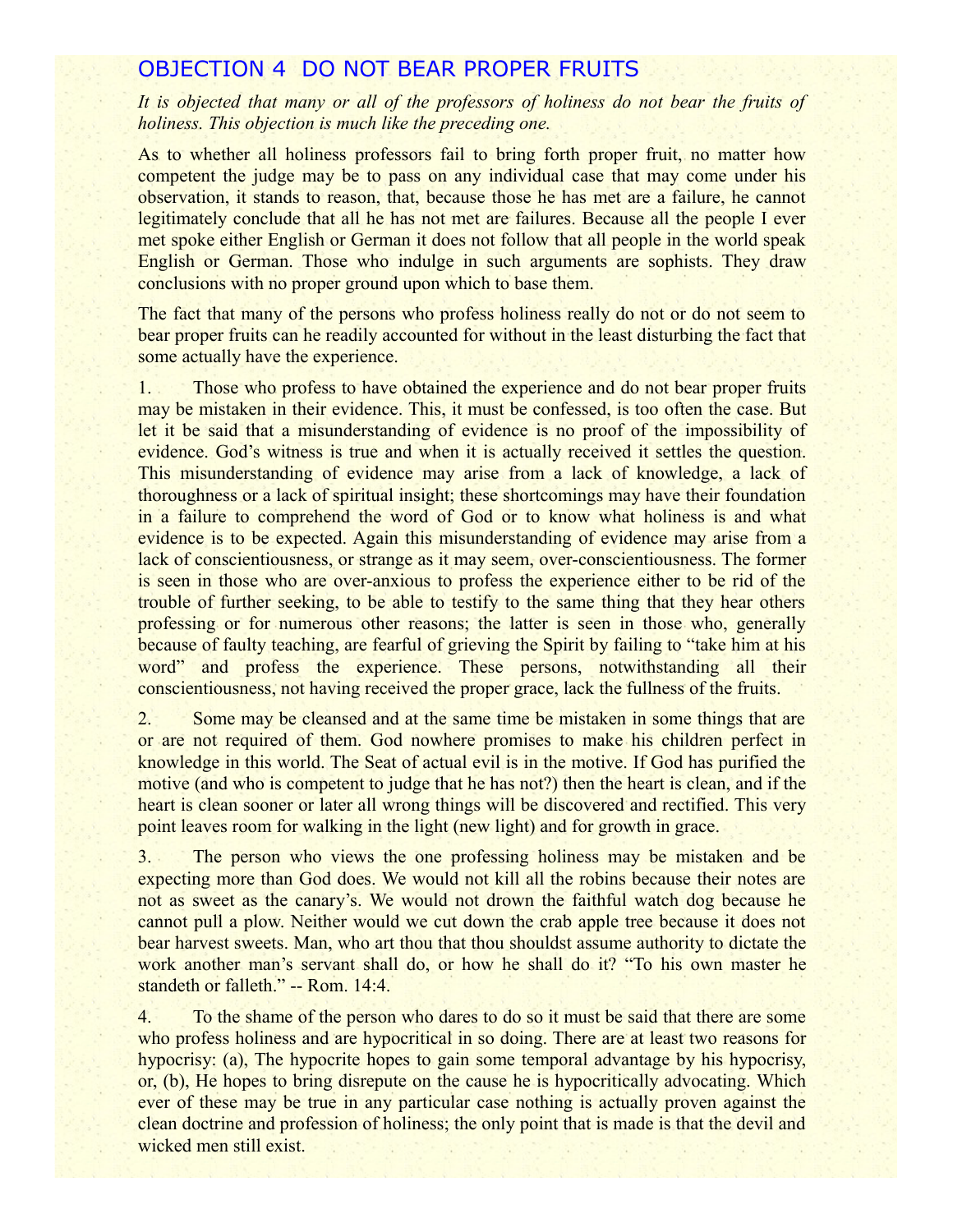### OBJECTION 5 AS GOOD AS GOD

#### *It is objected that those who profess holiness claim to be as good as God.*

**The Common Street, Supply of the Common Street, Supply and Street, Supply and Street, Supply and Street, Supply and** 

This statement is as false as it could possibly be. Professors of holiness never make such a claim; on the contrary they constantly assert that they are not and never will be divine nor as good as divinity. This is proven from the following considerations

#### *I. The nature of God himself.*

1. God is goodness. He has in himself independent of any other being the fountain of never failing goodness. No man ever makes such a claim for himself, but all holiness people constantly declare that any goodness in them is given by God.

2. God is love. This is his nature and ever will be. He is the very personification of love. Every professor of holiness declares "I love because he first loved me."

3. God is perfect. That is, in him every moral attribute is so complete that there is no possibility of adding any perfection to his character either in kind or degree. Holiness people continually bewail their littleness and are always seeking greater attainments.

4. God is perfect in knowledge, wisdom, power and glory. Nothing ever will add to him or detract from him; we can never teach him or hide anything from him. The eyes of the Lord run to and fro through all the earth beholding the evil and the good. Professors of holiness are like other men, they lack knowledge, are liable to be unwise, are weak and are even called the filth of the world.

II. Holiness people not only do not claim to be as good as God but they assert that there are other beings that excel them in holiness and that there are laws that they cannot fulfill.

1. They do not claim to keep the angelic law of perfect obedience the Adamic or Mosaic laws of perfect innocence.

"The prejudices of our opponents are increased by their confusing Adamic and Christian perfection; two perfections these, which are as distinct as the garden of Eden and the Christian church. Adamic perfection came from God our Creator in paradise, before any trial of Adam's faithful obedience: and Christian perfection comes from God our Redeemer and Sanctifier in the Christian church, after a severe trial of the obedience of faith. Adamic perfection might be lost by doing despite to the preserving love of God our Creator; and Christian perfection may be lost by doing despite to the redeeming love of God our Saviour. Adamic perfection extended to the whole man; his body was perfectly sound in all its parts, and his soul in all its powers, but Christian perfection extends chiefly to the will, which is the capital moral power of the soul; leaving the understanding ignorant of ten thousand things, and the body "dead because of sin." \*[1]

2. They do not claim what some call sinless perfection unless the word "sinless" is properly defined.

"We believe that although adult, established believers, or perfect Christians, may admit of many involuntary mistakes, errors, and faults; and of many involuntary improprieties of speech and behavior; yet, so long as their will be bent upon doing God's will; so long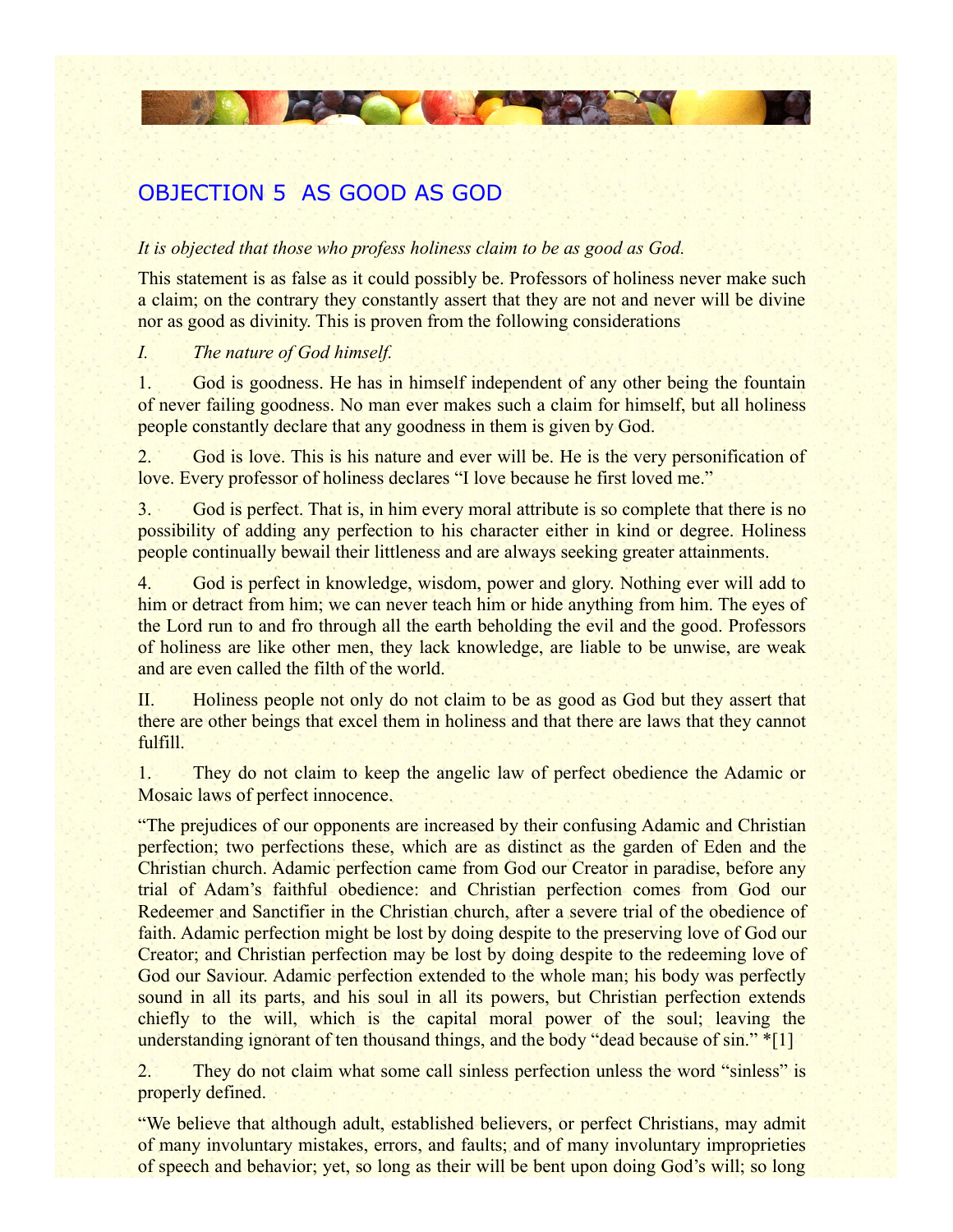as they 'fulfil the law of liberty' by pure love, they do not sin according to the gospel; because, evangelically speaking, 'sin is the transgression,' and 'love is the fulfilling,' of 'that law.' Far, then, from thinking that there is the least absurdity in saying daily, 'Vouchsafe (give) to keep us this day without sin,' we doubt not but in the believers who 'walk in the light as Christ is in the light,' that deep petition is answered, the righteousness of the law which they are under is fulfilled; and, of consequence, an evangelically sinless perfection is daily experienced. I say, evangelically sinless,' because, without the word 'evangelically,' the phrase 'sinless perfection' gives an occasion of caviling to those who seek it; as Mr. Wesley intimates in the following quotation, which is taken from his Plain Account of Christian Perfection:-- "To explain myself a little farther on this heading: 1. Not only 'sin,' properly so called, that is, a voluntary transgression of a known law, but 'sin,' improperly so called, that is, an involuntary transgression of a divine law, known or unknown, needs the atoning blood. 2. I believe there is no such perfection in this life as excludes these involuntary transgressions, which I apprehend to be naturally consequent on the ignorance and mistakes inseparable from mortality. 3. Therefore, 'sinless perfection' is a phrase I never use, lest I should seem to contradict myself. 4. I believe a person filled with the love of God is still liable to these involuntary transgressions – such transgressions you may call 'sins,' if you please; I do not, for the reasons above-mentioned." \*[2]

3. Persons who profess holiness do not claim to have attained such a measure of grace and of the fullness of the Spirit that they cannot grow in grace.

"Another capital mistake lies at the root of the opposition which our Calvinist brethren make against Christian perfection. They imagine that, upon our principles, the grace of an adult Christian is like the body of an adult man, which can grow no more. But this consequence flows from their fancy, and not from our doctrine. We exhort the strongest believers to 'grow up into Christ in all things;' asserting that there is no holiness, and no happiness in heaven, much less upon earth, which do not admit of a growth, except the holiness and the happiness of God himself; because, in the very nature of things, a being absolutely perfect, and in every sense infinite, can never have anything added to him. But infinite additions can be made to beings every way finite, such as glorified saints and holy angels are," \*[3]

III. Holiness people do not lay claim to absolute perfection, for the following reasons:--

1. They are compassed about with infirmities, Their physical bodies are weak. Sickness, old age, and disease prey upon them. Because of their weakness they are often unable to do the things they desire.

2. Their fleshly natures possess appetites and desires which must be held in check, mortified or denied or they will become too strong, or take too prominent a place in the life and eventually overthrow spirituality. Paul says: "But I keep under my body, and bring it into subjection: lest that by any means, when I have preached to others, I myself should be a castaway." And again, "Mortify therefore your members which are upon the earth; fornication, uncleanness, inordinate affection, evil concupiscence, and covetousness, which is idolatry."

3. Their minds are weak. Holiness does not teach a man the measurements of the heavens, the natures and virtues of plants, the laws of physics nor the intricacies of mathematical calculations. Holiness does not even insure that its possessor will be able to pass judgment as to what consequence will follow any given antecedent without error. That is, they are not infallible in judgment and do not claim to be.

4. Their spirits are infirm. An infirmity is defined as an involuntary lack of power.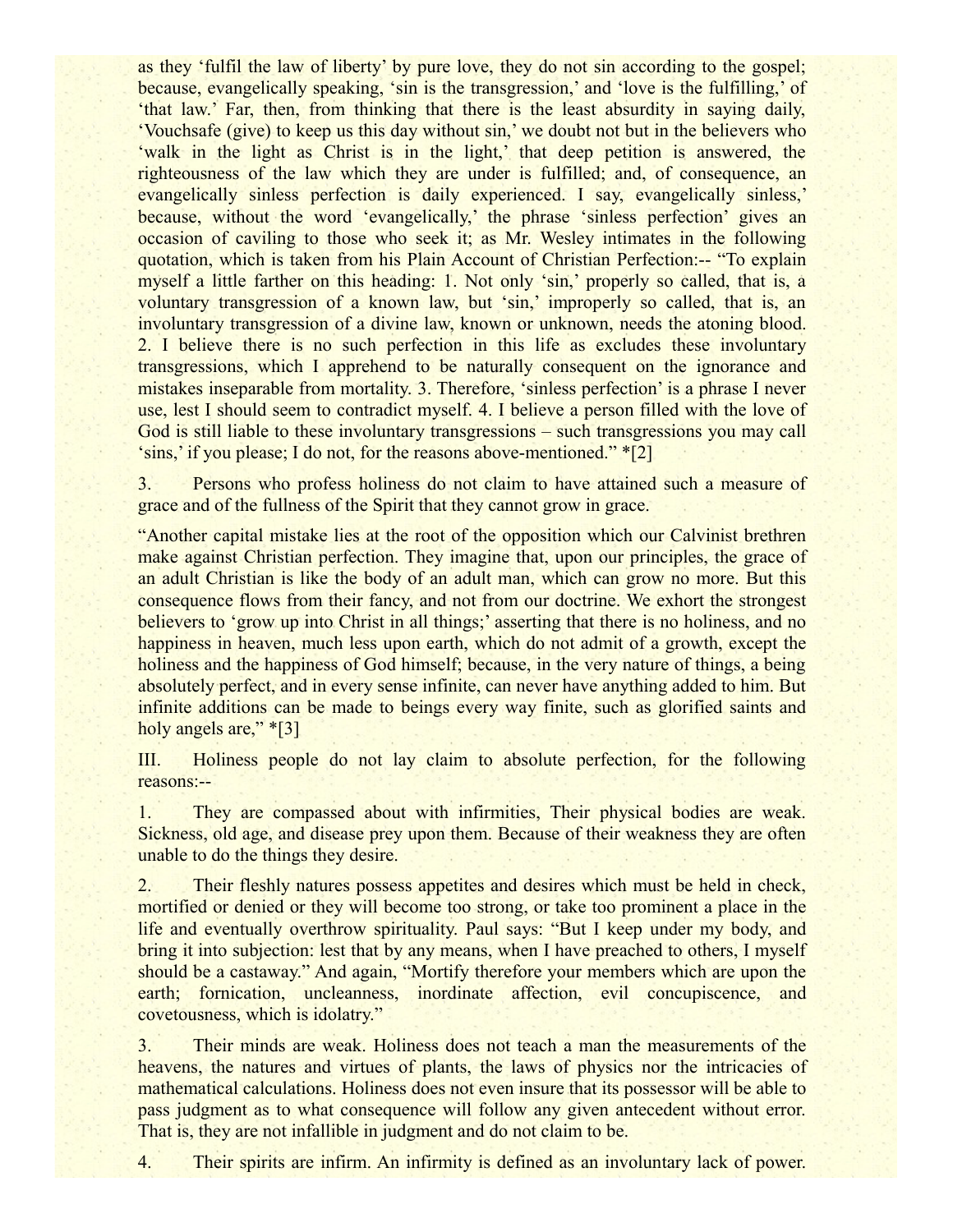All are free to admit that they would be glad to be able to sense God's will and requirements more readily than they do. Their spiritual eyes are open but they do not always see all things clearly. Although growth in grace assures clearer vision yet perfect vision will never be given till they enter heaven.

*IV. In what particular then do they claim to be perfect?*

1. They do claim that their hearts are cleansed from sinfulness.

2. They do claim that their motives are pure. When they know the will of God they desire to do it.

3. They claim to be made perfect in love. This is a Bible term and is the name of a Christian experience. Perfect love means love with no admixture of any contrary affection. If there is any admixture the love is not perfect.

4. They do claim to be perfect according to the law of liberty by which they shall be judged, "So speak ye, and so do, as they that shall be judged by the law of liberty." -- James 2:12. This law admits that human infirmities may exist even after the heart is cleansed from sin.

In view of all these acknowledgments of weakness and infirmity no one can truthfully accuse another of claiming divine prerogatives simply because he professes entire sanctification.



### OBJECTION 6 MISINTERPRETED SCRIPTURES

There is a method of opposing the doctrine of holiness by quoting a few lonely passages of scripture that seem to warrant the assertion that no man can live without sin.

With scarcely an exception the force of the interpretation depends upon the isolation of the text – upon the fact that it is wrested more or less from the context and given some other meaning from that which it would naturally assume if it were allowed to stand with its inspired surroundings. In other cases passages that students of the word admit are obscure are brought into requisition to prove so vital a point as the necessary indwelling of sin. Still others are driven to such extremes to prove their pet doctrine of necessary sinfulness that they drag up passages from the Old Testament that are as far from proving the point as the east is from the west. Let us notice a few of these passages. Classifying them according to the interpretation generally given them by holiness opposers.

- I. Passages taken from their context,
- 1. "Not as though I had already attained either were already perfect." -- Phil. 3:12.

This it is asserted, is a plain statement of the apostle that he himself was not perfect. But to what perfection does he refer? Turn to your Bible and read the preceding verse and you will see that the apostle means the perfection of resurrected saints, for he says, "If by any means I might attain unto the resurrection of the dead. Not as though I had already attained either were already perfect: but I follow after, etc." It is clear that he does not mean Christian perfection for in the next breath he professes to have attained that grace. Let us therefore as many as be perfect, be thus minded." -- Phil. 3:15.

2. "If we say that we have no sin, we deceive ourselves, and the truth is not in us." -- I Jno. 1:8. That this does not mean that it is necessary to commit sin is seen in the fact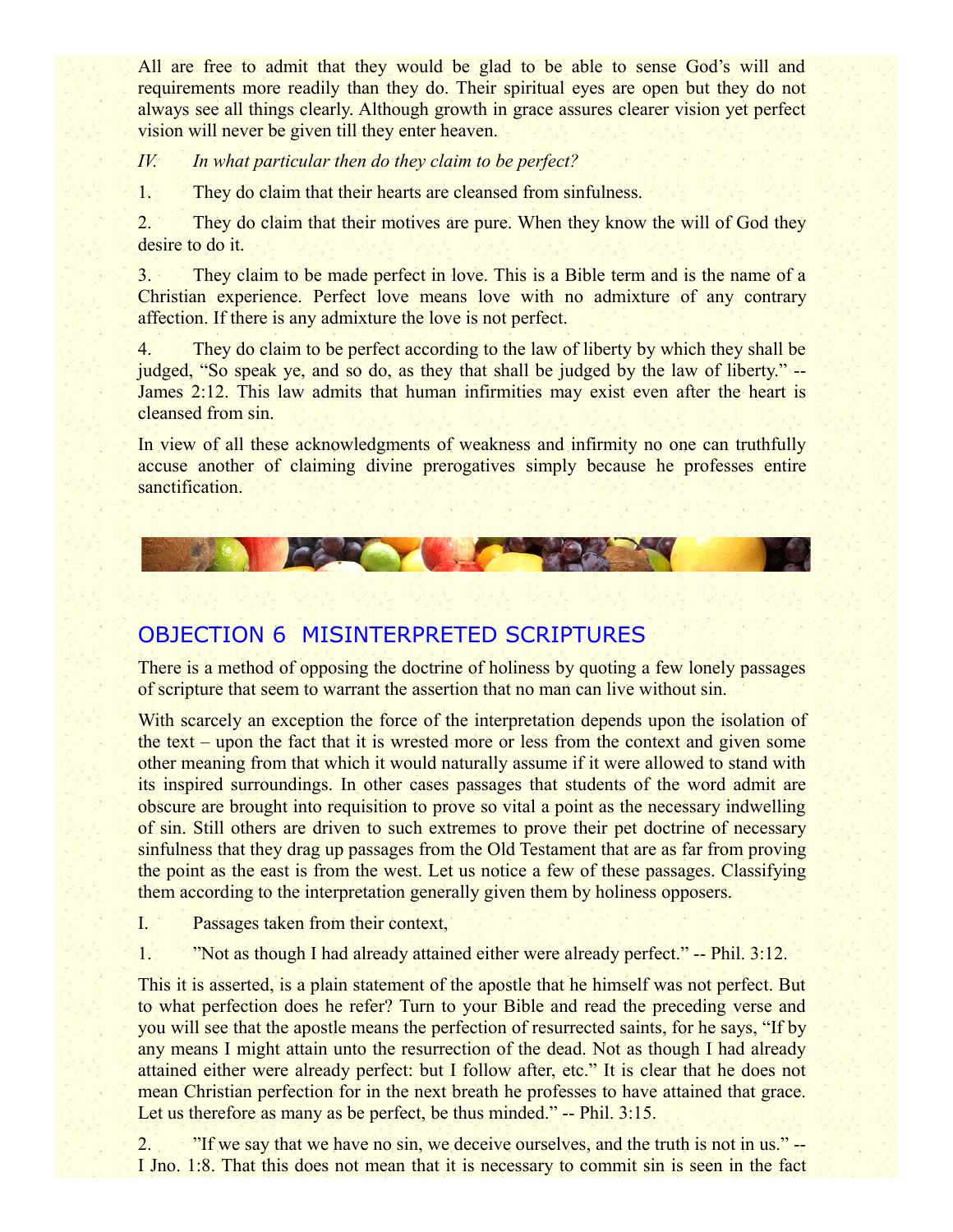that both in the seventh and eighth verses the apostle asserts all that the holiness people claim. In the seventh verse he says "the blood of Jesus Christ his Son cleanseth us from all sin," and in the ninth God is "faithful and just ... to cleanse us from all sin." The apostle never intended that such an unwholesome doctrine as the necessity of sinning should be read into his words for in the third verse after the one the objectors love so well (the Bible was not divided into chapters when it was written) he declares, "My little" children, these things write I unto you, that ye sin not." -- Ch. 2:1.

For the common reader this would be sufficient but for fear some person may still be in doubt we will give the meaning of the passage. In John's day a class of men called Gnostics were making their appearance in the church and teaching that they were elected and had no sin and never did have any, for God did not impute sin to them. To rebuke them John says, "If you say you have no sin, you deceive yourselves. You are in error and never have been saved from sin; if you say that you have not sinned, you make God a liar." He uses the first person, plural number (see I Jno. 1:8-10) for the same reason that any preacher or public speaker uses it.

3. "There is none righteous, no, not one. There is none that doeth good, no, not one." -- Rom. 3:10-12. Read the following description of the characteristics of these persons, and if any one who calls himself a Christian wants to be classed with such characters he may do so, but some of us prefer better company. "As it is written, There is none righteous, no, not one: there is none that understandeth, there is none that seeketh after God. They are all gone out of the way, they are together become unprofitable; there is none that doeth good, no, not one. Their throat is an open sepulchre; with their tongues they have used deceit; the poison of asps is under their lips: whose mouth is full of cursing and bitterness their feet are swift to shed blood: destruction and misery are in their ways: and the way of peace have they not known: there is no fear of God before their eyes." -- Romans 3:10-18.

4. There is perhaps no other passage in the Bible that is more abused than the seventh chapter of Romans. As some one has said compromisers "come from the north, from the south. From the east and from the west, and find in this chapter a common solace." To give it a complete survey would be too much for our present design, we will simply suggest a few thoughts that may be helpful to a proper understanding of the most difficult portions.

(a) Paul professed deliverance from what he calls the flesh, not only for himself but for others both before and after the part of the chapter that is used to uphold sin. In the former part of the chapter he says, "For when we were in the flesh. The motions of sins, which were by the law, did work in our members to bring forth fruit unto death. But now we are delivered from the law, that being dead wherein we were held; that we should serve in newness of spirit, and not in the oldness of the letter." Immediately following the seventh chapter he says, "There is therefore now no condemnation to them which are of Christ Jesus, who walk not after the flesh, but after the Spirit. For the law of the Spirit of life in Christ Jesus hath made me free from the law of sin and death. For what the law could not do, in that it was weak through the flesh, God sending his own Son in the likeness of sinful flesh, and for sin, condemned sin in the flesh: that the righteousness of the law might be fulfilled in us, who walk not after the flesh but after the Spirit." What could be more plain than this?

(b) Some of his statements are contrary to the possibility of saving grace.

"I am carnal, sold under sin." So was king Ahab; was he a Christian? -- I Kings 21:20-25.

"What I hate, that I do." Christians are constantly represented as persons who do right.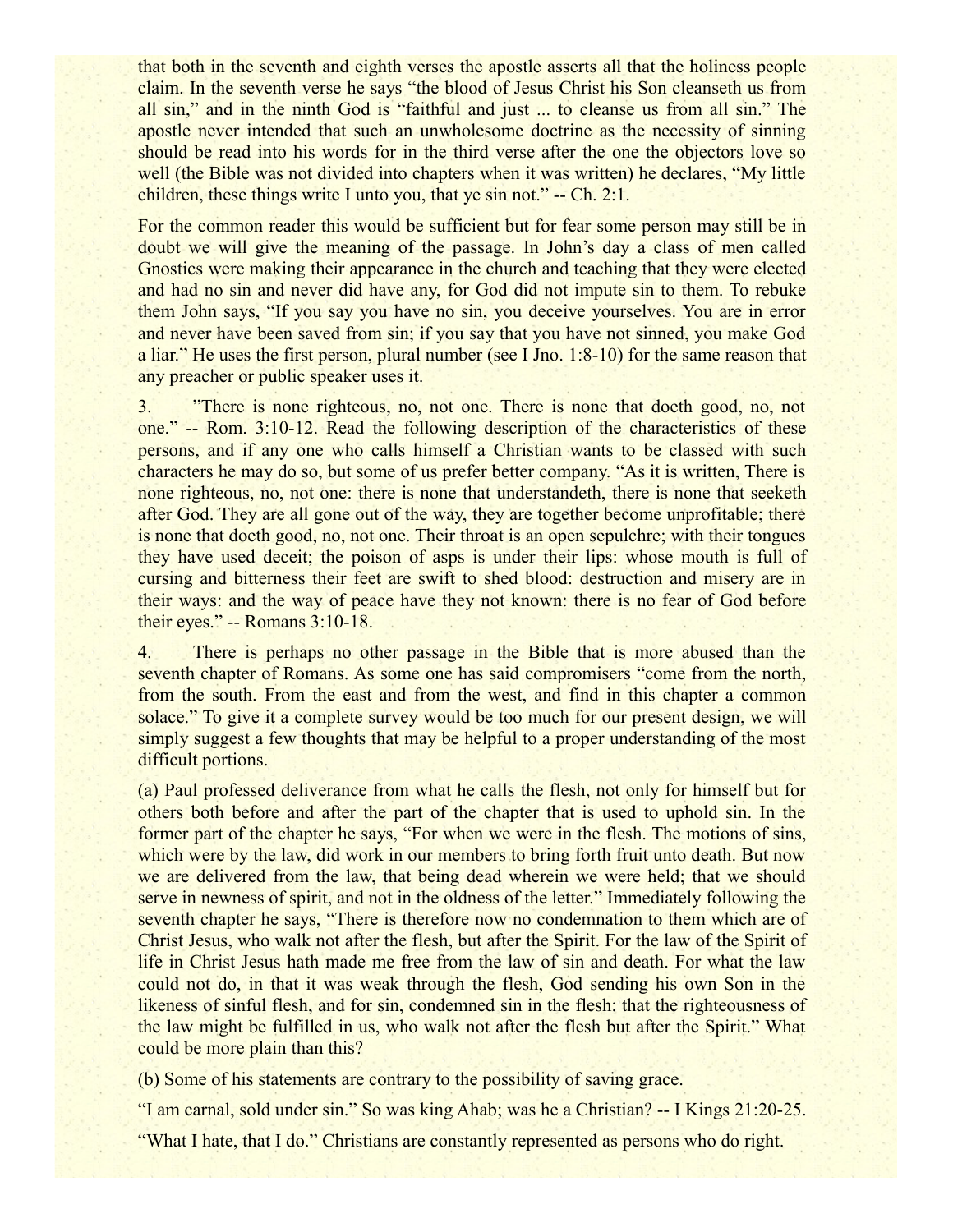"It is no more I that do it but sin that dwelleth in me." Christians are delivered from the old man that did dwell within. -- Rom. 6:6, 7, 11.

"Oh, wretched man that I am," etc. Christians rejoice evermore. I Thes. 5:16.

"For the good that I would, I do not; but the evil which I would not, that I do." This is a heathen experience. Seneca, a Roman philosopher and writer, and a contemporary of the apostles, born 3 B. C., says, "What is it that draws us in one direction while striving to go in another, and impels us toward that which we wish to avoid?" Arian, a Stoic philosopher of Nicomedia, born about 100 A. D., "For truly, he who sins does not will sin, but wishes to walk uprightly; yet it is manifest that what he wills he doth not; and what he wills not he doth." Compare this with Rom. 7:18-19.

(c) But this was not Paul's present experience as he manifestly states elsewhere. We will show this by quoting what he says in Romans seven and over against this set his statements of experience as recorded in other places.

"I am carnal, sold under sin." "For the law of the Spirit of life in Christ Jesus hath made me free from the law of sin and death." Rom. 8:2. "I am crucified with Christ: nevertheless I live; yet not I, but Christ liveth in me: and the life which I now live in the flesh I live by the faith of the Son of God, who loved me, and gave himself for me." -- Gal. 2:20.

"What I hate, that I do." "Ye are witnesses, and God also. How holily, justly and unblameably we behaved ourselves among you that believe." I Thes. 2:10. Read also Acts 20:18-35.

"O wretched man that I am! Who shall deliver me from the body of this death?" "As sorrowful, yet always rejoicing; as poor, yet making many rich; as having nothing, and yet possessing all things. -- II Cor. 6:10. "Knowing this, that our old man is crucified with him, that the body of sin might be destroyed, that henceforth we should not serve sin. For he that is dead is freed from sin." Rom. 6:6-7.

(d) Such an interpretation is contrary to the whole tenor of Scripture. It declares, "All Scripture is given by inspiration of God, and is profitable for doctrine (bad doctrine if it parallels heathenism), for reproof (had thing for reproof if it upholds sin), for instruction in righteousness (but they make it instruct us in the necessity of sin): that the man of God may be perfect (in what? The common interpretation of Romans seven makes him perfect in sinning), thoroughly furnished (margin, perfected) unto all good works." -- II Tim. 3:16-17. Thus we see that the design of the Scripture is to perfect us in righteousness and good works, and any doctrine which tends to the opposite is heterodox.



### OBJECTION 6 (Continued) MISINTERPRETED SCRIPTURES

*II. We come now to consider some Old Testament passages which are perverted in such a manner as to prove that no man can be delivered from sin.*

1. "If they sin against thee ( for there is no man that sinneth not)." I Kings 8:46; II Chron. 6:36. "For there is not a just man upon earth, that doeth good, and sinneth not." Ecc. 7:20.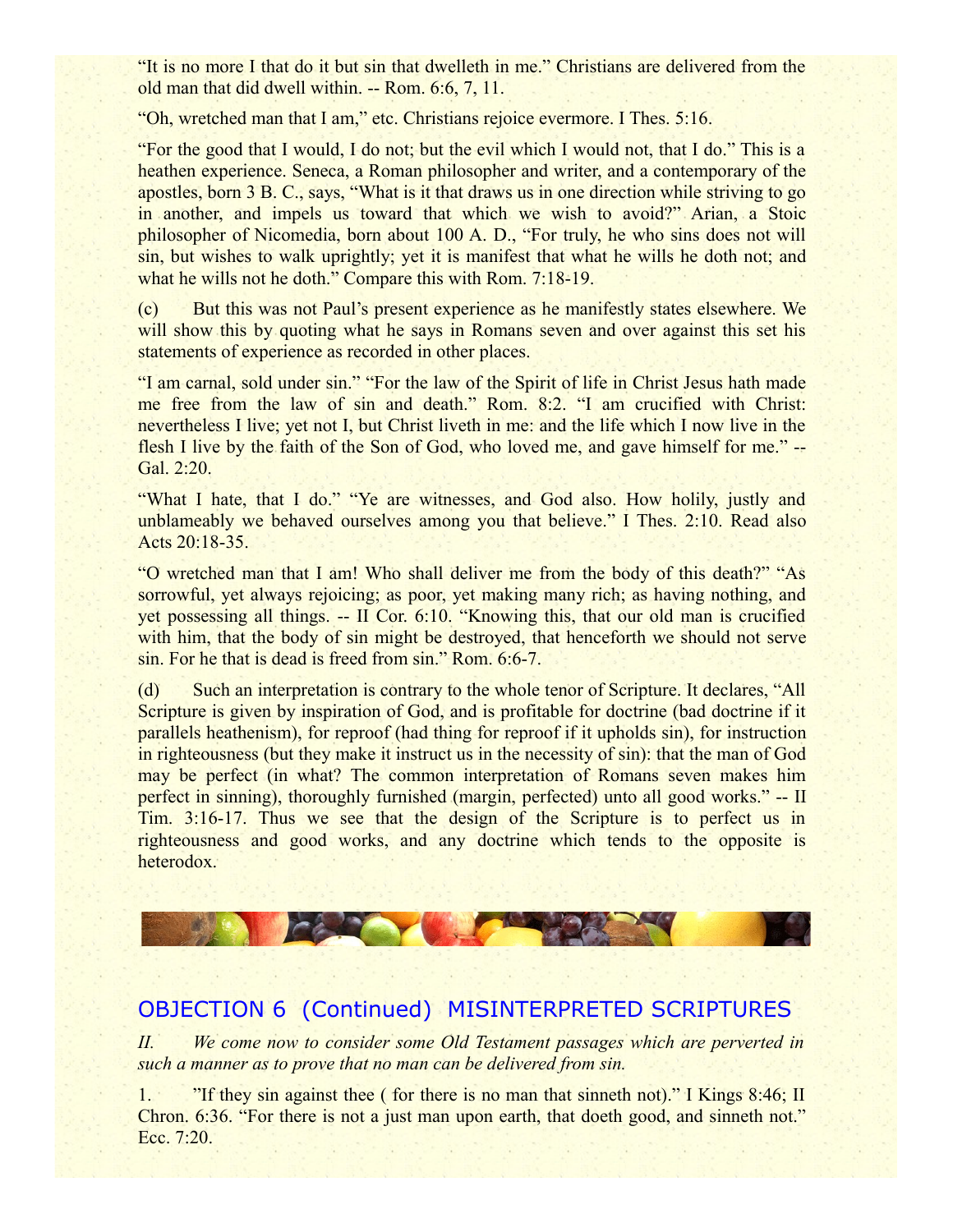Bible students tell us that in the original these passages read, "That may not sin," thus simply showing the possibility of falling. But suppose we should grant that Solomon meant, as our version reads, that there was no man that was free from sinning, what does this prove? Suppose there were none free from sin in his day, does that prove that all who commit sin today when we are living under the full blaze of gospel light? Surely not. As well might we accept the following passage from Solomon to be true today when everyone knows that in religious matters wise women far outnumber wise men. In seeking wise people he says, "One man among a thousand have I found (and may be that was himself); but a woman among all those have I not found (perhaps his thousand wives and concubines)" -- Ecc. 7:28.

2. "If I justify myself, mine own mouth shall condemn me if I say, I am perfect, it shall also, prove me perverse. Though I were perfect, yet would I not know my soul; I would despise my life." -- Job 9:20-21

What does it all prove although Job should declare he was not perfect, one that knew more than he about his heart said that he was "a perfect and an upright man, one that feareth God, and escheweth evil." -- Job 1:1, 8 and 2:3.

3. "Shall mortal man be more just than God? Shall a man be more pure than his Maker? Behold, he put no trust in his servants; and his angels he charged with folly." --Job 4:17-18.

No man ever claims to be more just or pure than God. Angels fell into sin and were full of folly.

"How then can man be justified with God? Or how can he be clean that is born of a woman? Behold, even to the moon, and it shineth not, yea, the stars are not pure in his sight. How much less man, that is a worm, and the son of man, which is a worm?" -- Job  $25:4-6.$ 

No man in himself is clean in God's sight, all his purity is given him of God, and without God's ever-abiding presence we will inevitably lapse into sin.

5. "Who can say, I have made my heart clean, I am pure from my sins?" -- Prov 20:9.

No man can cleanse his own heart, but Jesus came to this world, lived and died to cleanse his people from the power and inbeing of sin and sinfulness, and his life is a success.

6. "A just man falleth seven times (not seven times a day as some quote), and riseth up again." Prov. 24:16.

There is more than one way of falling; James mentions one. "My brethren, count it all joy when ye fall into divers temptations." Jas. 1:2. Temptation is not sin.

III. Passages wrested from their obvious meaning.

1. "And behold, one came and said unto him, Good Master, what good thing shall I do, that I may have eternal life? And he said unto him, Why callest thou me good? There is none good but one, that is, God: but if thou wilt enter into life, keep the commandments." -- Matt. 19:16-17.

Jesus did not mean to state that he himself was not good, but just the opposite. The young man had come for advice and in his anxiety had ascribed to Jesus one of the attributes of divinity. Jesus took occasion to apply the truth that if he (Jesus) was good (and he did not deny the fact) then it must follow that he was God, and hence the conclusion must inevitably be drawn that when he should speak it would be with authority. He then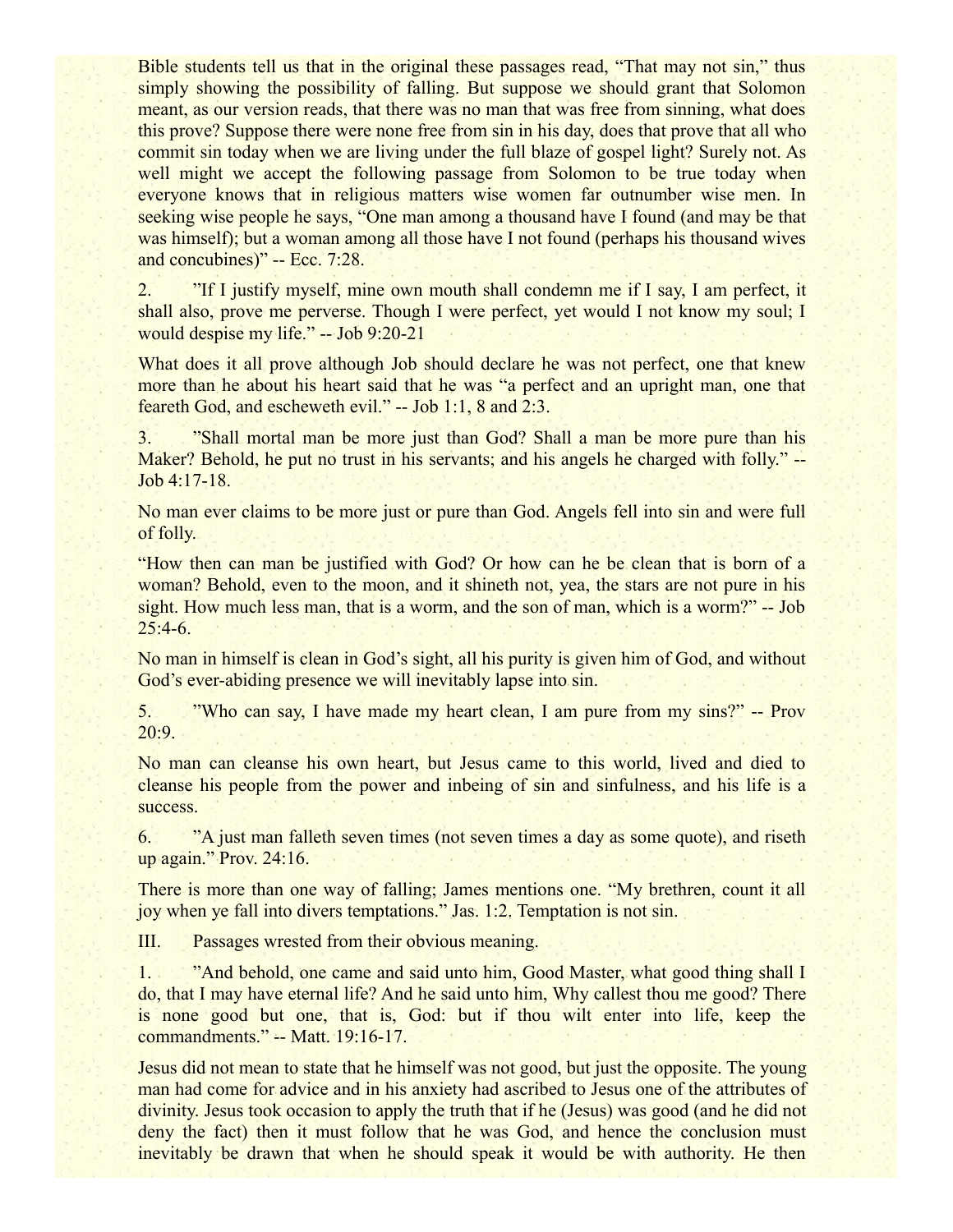proceeded to show his divine insight and authority by uncovering the young man's sins and demanding reformation.

No man in himself is good, but the Bible mentions several persons that were good because God made them good.

2. "And forgive us our sins; for we also forgive everyone that is indebted to us. And lead us not into temptation but deliver us from evil." -- Luke 11:4.

There are two definitions of sin in vogue among professors of religion. One makes all mistakes and involuntary transgressions of the law whether caused by ignorance, weakness or otherwise, sin. In this sense of the word all men must pray for the forgiveness of sins. The other definition allows of these shortcomings and does not call them sin.

No holiness professor ever claims infallibility; he always admits that he has constant need of the blood, not only to keep him but to cleanse him from his errors, known and unknown.

#### *IV. Obscure passages that are made to uphold sin.*

1. "And lest I should be exalted above measure through the abundance of the revelations, there was given to me a thorn in the flesh, the messenger of Satan to buffet me, lest I should be exalted above measure. For this thing I besought the Lord thrice, that it might depart from me and he said unto me, My grace is sufficient for thee: for my strength is made perfect in weakness. Most gladly therefore will I rather glory in my infirmities, that the power of Christ may rest upon me." -- II Cor. 12:7-9.

This thorn in the flesh has been variously interpreted by the best scholars to mean sore eyes, a false apostle; his infirmities, severe headaches, etc. But when holiness fighters want an excuse for the necessary indwelling of the thorn, sin, they know sin is exactly what Paul's thorn means. From all such knowing people may we be delivered!

#### 2. "I die daily." 1 Cor. 15:31.

When people desire to fight holiness they can think of no possible meaning for this expression but dying to sin. The apostle mentions a number of things in his experience as death which have no connection with dying to sin.

(a) He died daily by bearing constantly the criticisms of the world: "For I think God hath set forth us the apostles last, as it were appointed to death: for we are made a spectacle unto the world, and to angels, and to men." 1 Cor. 4:9. Read also verses 8-13.

(b) He died daily by bearing the reproach of Christ. "For thy sakes we are killed all the day long; we are accounted as sheep for the slaughter." Rom. 8:36. "Let us go forth therefore unto him without the camp (where he died) bearing his reproach." Heb. 13:13.

(c) He died daily by fellowshipping the sufferings of Christ: "That I might know him, and the power of his resurrection, and the fellowship of his sufferings, being made conformable unto his death." -- Phil. 3:10.

(d) He died daily by bearing burdens for the lost and for the church: "Always bearing about in the body the dying of the Lord Jesus, that the life also of Jesus might be made manifest in our body. For we which live are always delivered unto death for Jesus' sake, that the life also of Jesus might be made manifest in our mortal flesh. (The reason for the death is given thus.) So then death worketh in us, but life in you." II Cor. 4:10-12.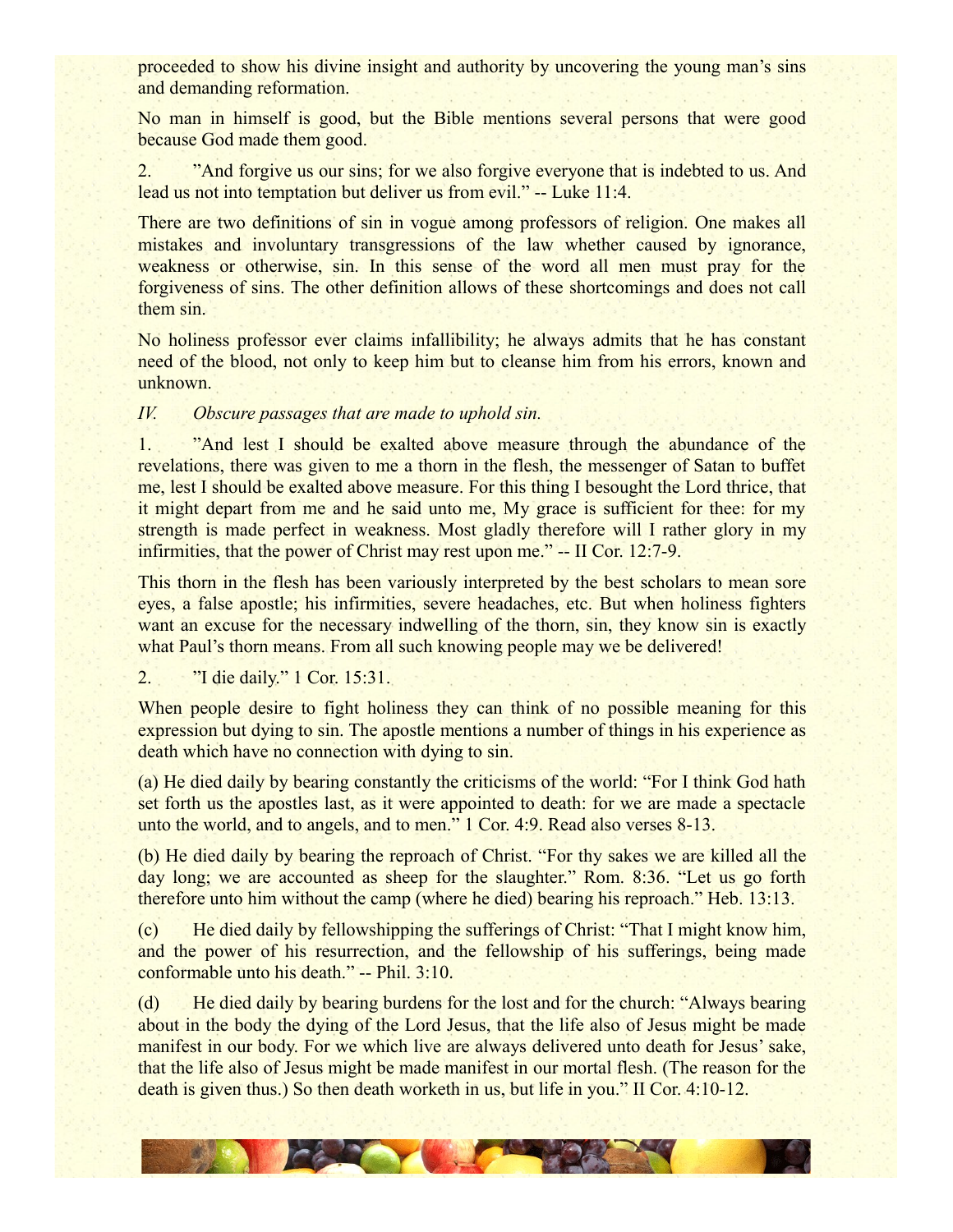### OBJECTION 7 NOT A SCRIPTURAL DOCTRINE

It is objected by some that entire sanctification as a possible experience is not taught in the Bible.

In reply to this objection allow us to present the following from Bishop Foster's book, "Christian Purity, or the Heritage of Faith."

"In this treatise we shall employ both these methods for eliciting the Divine teaching; and we hope to sustain our position, not by a single and isolated declaration only, or a single inference only, but by a great number of both direct and inferential proofs of the most unequivocal and irresistible authority: declarations so various, contained in commands, promises, prayers, exhortations, statements, and narratives; and inferences so multiplied, arising from so many sources as to convince every candid reader that the doctrine we contend for is not limited to a bare and questionable place, a doubtful and uncertain existence in the holy records, but is completely and abundantly, as well as explicitly, embodied as a cardinal feature throughout the whole system. It breathes in the prophecy, thunders in the law, murmurs in the narrative, whispers in the promises, supplicates in the prayers, resounds in the songs, sparkles in the poetry, shines in the types, glows in the imagery, and burns in the spirit, of the whole scheme, from its Alpha to its Omega its beginning to its end. Holiness! Holiness needed! Holiness required! Holiness offered! Holiness attainable! Holiness a present duty, a present privilege, a present enjoyment, is the progress and completeness of its wondrous theme! It is the truth glowing all over and voicing all through revelation; singing and shouting in all its history, and biography, and poetry, and prophecy, and precept, and promise, and prayer; the great central truth of the system. The truth to elucidate why the system exists. If God has spoken at all it is to aid men to be holy. The wonder is, that all do not see, that any rise up to question, a truth so conspicuous, so glorious, so full of comfort." -- Foster's "Christian Purity", Chapter V.

It would be almost superfluous to enter into any extended argument to prove that the word of God teaches holiness. We will quote a few passages among scores just as clear and give references for finding others, and leave the execution with the sword of the Spirit.

1. Holiness is taught in commands.

"Thou shalt love the Lord thy God with all thy heart, and with all thy soul, and with all thy mind, and with all thy strength, and thy neighbor as thyself." Luke 10:27. "Be ye holy; for I am holy." -- I Pet. 1:16. "Follow peace with all men, and holiness, without which no man shall see the Lord." -- Heb. 12:14. "Be ye perfect, even as your Father which is in heaven is perfect." -- Matt. 5:48 See also I Tim. 1:5; II Cor. 13:11.

2. Holiness is taught in exhortations.

"Having therefore these promises, dearly beloved, let us cleanse ourselves from all filthiness of the flesh and spirit, perfecting holiness in the fear of God." -- II Cor. 7:1. "Therefore, leaving the principles of the doctrine of Christ. Let us go on to perfection." Heb. 6:1.

3. Holiness is taught in promises.

"Blessed are they which do hunger and thirst after righteousness: for they shall be filled." -- Matt. 5:6. "If we walk in the light, as he is in the light, we have fellowship one with another, and the blood of Jesus Christ his Son cleanseth us from all sin." I Jno. 1:7. "There is no fear in love; but perfect love casteth out fear." -- I Jno. 4:18. "Whom we preach, warning every man, and teaching every man in all wisdom; that we may present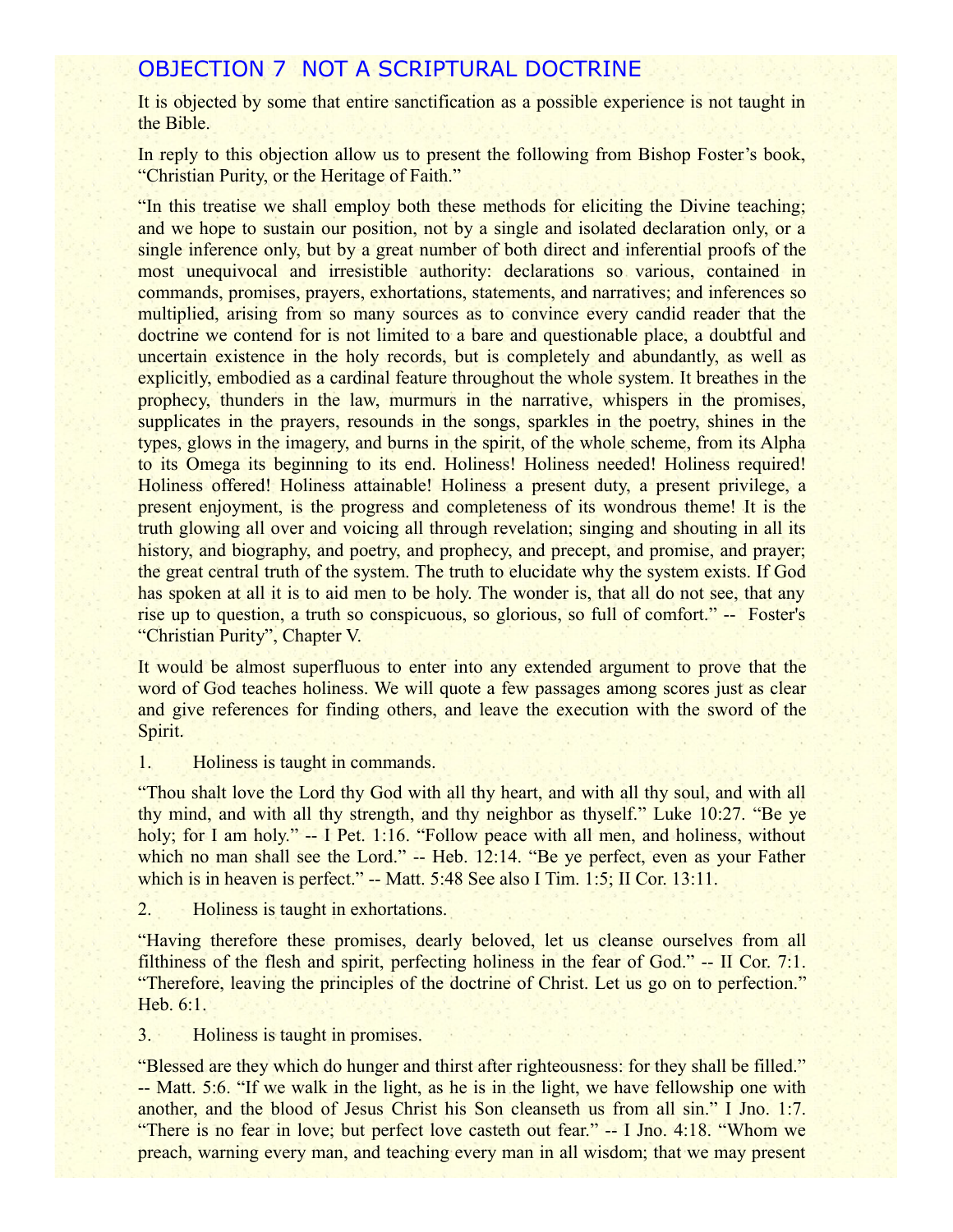every man perfect in Christ Jesus." -- Col. 1:28. "But whoso keepeth his word in him verily is the love of God perfected." I Jno. 2:5. "And that ye put on the new man, which after God is created in righteousness and true holiness." -- Eph. 4:24. "Wherefore Jesus also, that be might sanctify the people with his own blood, suffered without the gate." -- Heb. 13:12. "And this also we wish, even your perfection." II Cor. 13:9. "To the end that he may establish your hearts unblamable in holiness before God." I Thess. 3:13. "For God hath not called us unto uncleanness, but unto holiness." I Thess. 4:7. "This is the will of God, even your sanctification. -- I Thess, 4:3. "God hath chosen you to salvation, through sanctification of the Spirit, and belief of the truth." -- II Thess. 2:13. "And he gave some, apostles; and some, prophets; and some, evangelists; and some, pastors and teachers; for the perfecting of the saints, for the work of the ministry, for the edifying of the body of Christ: till we all come in the unity of the faith, and of the knowledge of the Son of God, unto a perfect man, unto the measure of the stature of the fullness of Christ; that we henceforth be no more children, tossed to and fro, and carried about with every wind of doctrine, by the sleight of men, and cunning craftiness, whereby they lie in wait to deceive; but speaking the truth in love, may grow up into him in all things, which is the head, even Christ; from whom the whole body fitly joined together and compacted by that which every joint supplieth, according to the effectual working in the measure of every part, maketh increase of the body, unto the edifying of itself in love." -- Eph. 4:11- 16. See also Matt. 5:6; Isa. 1:18; I Jno. 3:3; I Jno. 2:1; I Jno. 3:8.

4. Holiness is taught in prayers.

"For this cause I bow my knees unto the Father of our Lord Jesus Christ, of whom the whole family in heaven and earth is named, that he would grant you, according to the riches of his glory, to be strengthened with might by his Spirit in the inner man; that Christ may dwell in your hearts by faith; that ye, being rooted and grounded in love, may be able to comprehend with all saints what is the breadth, and length, and depth, and height; and to know the love of Christ, which passeth knowledge, that ye might be filled with all the fullness of God. Now unto him that is able to do exceeding abundantly above all that we ask or think, according to the power that worketh in us, unto him be glory in the Church by Christ Jesus, throughout all ages, world without end. Amen." -- Eph. 3:14- 21. "And the very God of peace sanctify you wholly: and I pray God your whole spirit, and soul, and body, be preserved blameless unto the coming of our Lord Jesus Christ." I Thess. 5:23. See also Heb. 13:20-21; Jno. 17:21-23.

5. Holiness is taught as an actual experience.

"But now being made free from sin, and become servants to God, ye have your fruit unto holiness, and the end everlasting life." Rom. 6:22. "Herein is our love made perfect, that we may have boldness in the day of judgment: because as he is, so are we in this world." I Jno. 4:17. "Our old man is crucified with him, that the body of sin might be destroyed, that henceforth we should not serve sin." Rom. 6:6. See also Rom. 8:1-4; Gal. 2:20

In view of all these passages and of hundreds more we are forced to the conclusion that holiness, or entire sanctification, or perfect love, or Christian perfection, by whatever name it may be called, is attainable because: (a) God commands us to attain it, and he never commands impossibilities; (b) God exhorts us to seek and obtain it, and God never wastes words exhorting us to seek impossibilities; (c) God promises to give the experience to those who diligently seek it, and any person who says God will not do it makes him a liar; (d) Both Jesus and the apostles prayed that the church might be sanctified, and God inspired their prayers and will answer them; (e) and last, because the Bible gives examples of some who reached the goal and were made holy.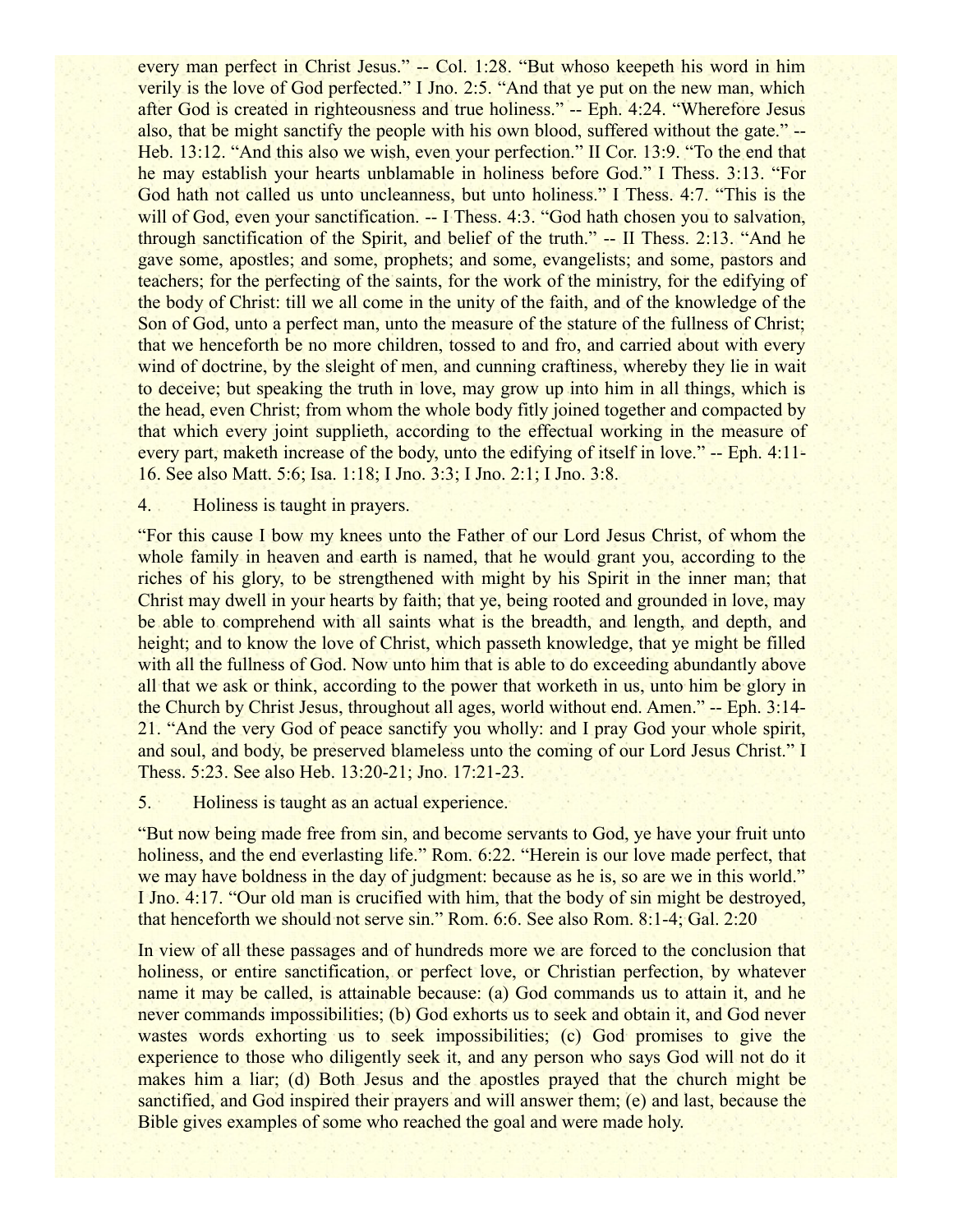### OBJECTION 8 NEW DOCTRINE

*An objection is urged that holiness as a possible attainment and as a second work of grace is of modern origin and can scarcely be found before Wesley.*

To establish the fact of the antiquity of the doctrine of holiness even as a second work of grace, the writer has at hand abundance of testimony, but for the sake of brevity only a few from widely different ages will be quoted.

The first is from Clement of Rome, the man mentioned in Phil. 4:3. "Let us pray, therefore, and implore of his mercy, that we may live blameless in love, free from all human partialities for one against another. All the generations from Adam even unto this day have passed away; but those who, through the grace of God have been made perfect in love, now possess a place among the godly, and shall be manifest at the revelation of the kingdom of God."

Justin Martyr, a philosopher, converted to Christianity after vainly searching the philosophies of the ancients, and who finally sealed his testimony with his blood, wrote as follows: "For our own Ruler, the divine Word, who even now constantly aids us, does not desire strength of body and beauty of feature, nor yet the high spirit of earth's nobility, but a pure soul, fortified by holiness, and the watchwords of our King, holy actions, for through the Word power passes into the soul. O trumpet of peace to the soul that is at war! O weapon that puttest to flight terrible passions! These instructions that quench the innate fires of the soul! These have conquered me – the divinity of the instruction, and the power of the Word: for as a skilled serpent charmer lures the terrible reptile from his den and causes it to flee, so the Word drives the fearful passions of our sensual nature from the very recesses of the soul; first driving forth lust, through which every ill is begotten – hatreds, strife, envy, emulations, anger, and such like. Lust being once banished, the soul becomes calm and serene. And being set free from the ills in which it was sunk up to the neck, it returns to him which made it."

The works of Clement of Alexandria abound in calls to holiness, in instructions to seekers after purity, exhortations to holiness, on holiness as a second work of grace, cleansing from inherent sin, holiness as an actual experience, communion with God, mystic union with God, pure living, perfect love, mystic contemplation, etc.

We will venture just one short quotation: "And the man who turns from among the Gentiles will ask for faith while he that ascends to knowledge will ask for the perfection of love. And the Gnostic (meaning the man who has gained knowledge if God) who has reached the summit, will pray that contemplation may grow and abide, as the common man will for continual good health."

The next is taken from a book called Christian Perfection, written by Macarius the Egyptian or Macarius the Elder or Macarius the Great as he is variously called. Mosheim the Ecclesiastical Historian, who is always ready to accuse everything spiritual, is forced to admit that Macarius deserves first rank among the practical writers of his time, and, that his writings contain the "brightest and most lovely portraiture of sanctity and virtue." Macarius was born in the year 300 A. D. and died in 391 A. D. He was 24 years old at the time of the council of Nice, of which council he was a member. He says: "Only let every one take especial care that when he has been "born again of the Spirit," he thoroughly wash out the inward sin. For that new birth of the Spirit, bears indeed a certain image of perfection in form and parts, though not in power, intelligence, and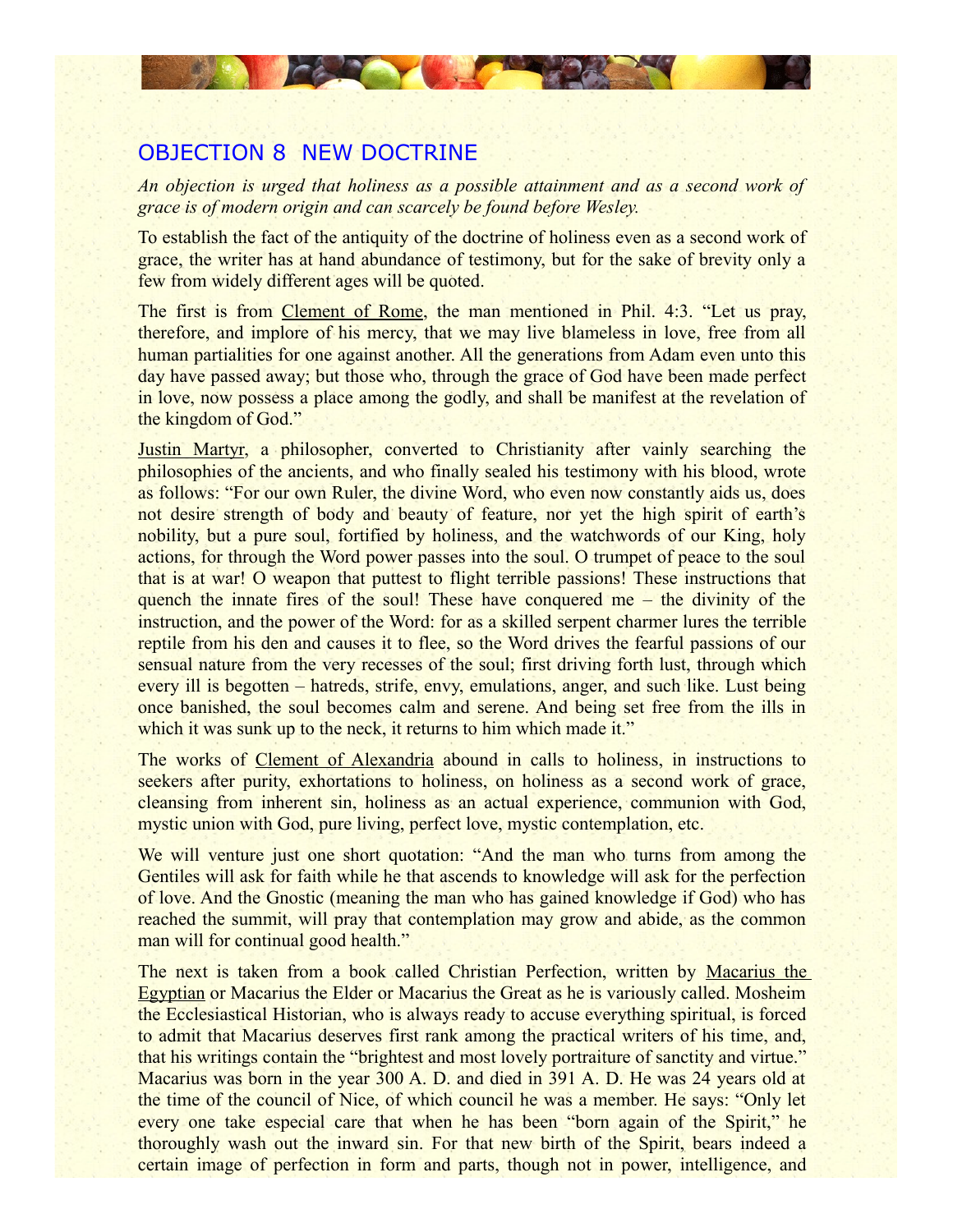vigor. But he who has attained to perfect manhood, and the full measure of growth, renounces the things of childhood. And this is what the Apostle has signified: 'Whether there be tongues or prophecies they shall cease.' As, therefore, he who is become a man no longer received either the food or the discourse which is suited to a child, but rejects them with disdain as having passed on to another stage of life; so likewise he who has attained to the full measure of evangelical perfection, and who has advanced his spiritual infancy to the perfection of its growth." "There are some, who abstain from all overt sins, as fornication, theft, avarice, and all similar corruptions, and who therefore class themselves with the holy; and yet are they far from being such in truth, For, evil is not yet wholly expelled from them; but it still lives, and lurks, and creeps within, their minds. But the holy, is he who is perfectly cleansed in the inward man." "For, abstinence from overt sins is not perfection but purification of the mind within is alone perfection. And the end of every Scripture, both Old and New, is purity; and everyone, whether Jew or Greek, is desirous of purity, though he is unable to attain it. But this I affirm, that purity of heart cannot otherwise be effected than through Jesus." His opinion of the experience received by the disciples at Pentecost is seen from the following quotation: "Wherefore, when the Comforter came at the feast of Pentecost, according to the promise, and when the power of the Good Spirit had rested upon the souls of the Apostles, the veil of sin was at once taken off from their hearts, their evil passions were extinguished, and the eyes of their hearts were opened; and being thence forward replenished with wisdom, and established perfect by the Spirit, which governed and directed their souls, they were taught to fulfil the will of God and were led into the knowledge of all truth, when, therefore, we feel ourselves effected to tears on hearing the word of God, let us still with a firm faith beseech Christ to come to us; in full confidence that the Spirit will truly come, and will both hear and pray in us, according to His will."

Hugo of St. Victor, who lived in the  $12<sup>th</sup>$  century, speaks of the purification of the soul in the following manner: "Fire is applied to green wood, it kindles with difficulty; clouds of smoke arise; a flame is seen at intervals, flashing out here and there; as the fire gains strength, it pierces the fuel; presently it leaps and roars in triumph – the nature of the wood is being transformed into the nature of fire. Then, the struggle over, the crackling ceases, the smoke is gone, there is left a tranquil, friendly brightness, for the masterelement has subdued all into itself. So, do sin and grace contend; and the smoke of trouble and anguish hang over the strife. But when grace grows stronger, and the soul's eye clearer, and truth pervades and swallows up the kindling aspiring nature, then comes the holy calm, and love is all in all. Save God in the heart, nothing of self is left."

The following is from Theologia Germania, the book that Luther prized next to the Bible and Augustine: "Now be assured that no one can be enlightened unless he be first cleansed or purified and stripped. So also, no one can be united with God unless be be first enlightened. Thus there are three stages: The purification concerneth those who are beginning or repenting, and is brought to pass in a three-fold wise; by contrition and sorrow for sin, by full confession, by hearty amendment. The enlightening belongeth to such as are growing and also taketh place in three ways: to wit, by the eschewel of sin, by the practice of virtue and good works, and by the willing endurance of all manner of temptation and trials. The union belongeth to such as are perfect, and also is brought to pass in three ways: to wit, by pureness and singleness of heart, by love, and by the contemplation of God, the Creator of all things."

Peter Poiret, an early Protestant writer, in his Divine Economy, says: "But when he thinks himself far advanced, and his activity at an end, and as it were quite wearied and spent in this holy employment, which is a true worship of God; then does God strike him with a light so penetrating and so lively, and with motions so internal and powerful, that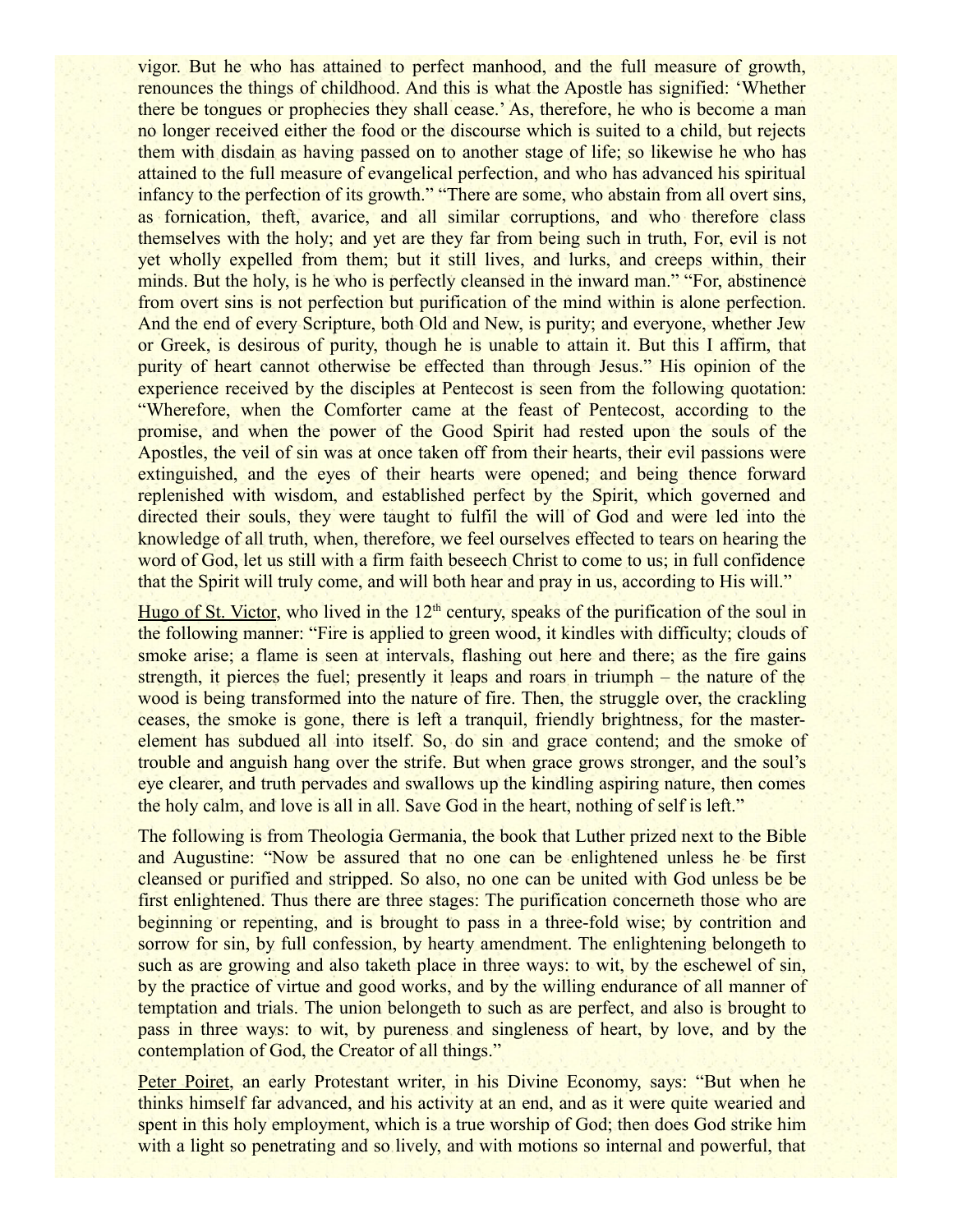all the corruption of the inward recesses of his soul, is stirred up from the very bottom. And this discovers to him on one hand so great and so perfect a purity in God, that all his past good works and righteousness seem to him but little in comparison of it; and on the other hand, the corruption that is at the bottom of his heart which he discerned not before, appears to him so heinous that not daring to do anything more, nor to use any activity so corrupt as he is, despairing of whatever may come from him, he casts himself as dead into God's hands.

"From the time of this perfect resignation, God becomes all in man: he works in him as he pleases and without opposition; and there grace is absolute mistress. 'Tis God that then disposes of the liberty and faculties of man, of his desires, his understandings, and of everything: he moves and penetrates all by the motions of his love and of his divine light; but in such a manner as is at first very dreadful and mortifying to sense; because God's motions investing the inmost recesses of the soul are expelling thence their most central and rooted corruption, which is not alone without great agonies which are extremely acute and desolating to a soul that is by nature of the greatest and tenderest perception imaginable.

"But this perfect operation of purifying grace being finished, the soul comes pure out of this furnace, and lives thence forward in the bright element of reigning grace. She is then a new creature, and her divine faculties, now that they are repaired in their utmost recesses are governed and acted by the Holy Ghost, who uses them as he sees convenient for God's glory and the benefit of other souls."

To these quotations many others could be added until the fact is established that no doctrine is more clearly set forth nor more perseveringly upheld by the spiritual church of all ages than is holiness if heart which delivers from all depravity. Of course, we will admit that since the fourth century hundreds of people have opposed the doctrine, but that proves no more against it than does the opposition of thousands today.



### OBJECTION 9 ONLY A METHODIST DOCTRINE

*Again it is stated that entire sanctification is a Methodist doctrine and that it is not held by other churches.*

We will first give a few quotations from church creeds. Such statements from creeds and admitted authorities could he multiplied indefinitely.

The Westminster Confession of Faith, 1647. Chapter 13. Article on Sanctification. "I. They who are effectually called and regenerated, having a new heart and a new spirit created in them, are further sanctified, really and personally, through the virtue of Christ's death and resurrection, by his Word and Spirit dwelling in them the dominion of the whole body of sin is destroyed, and the several lusts thereof are more and more weakened and mortified and they more and more quickened and strengthened, in all saving graces, to the practice of true holiness, without which no man shall see the Lord.

"II. This sanctification is throughout in the whole man, yet imperfect in this life; there abideth still some remnants of corruption in every part, whence ariseth a continual and irreconcilable war, the flesh lusting against the Spirit, and the spirit against the flesh.

"III. In which war, although the remaining corruption for a time may much prevail, yet,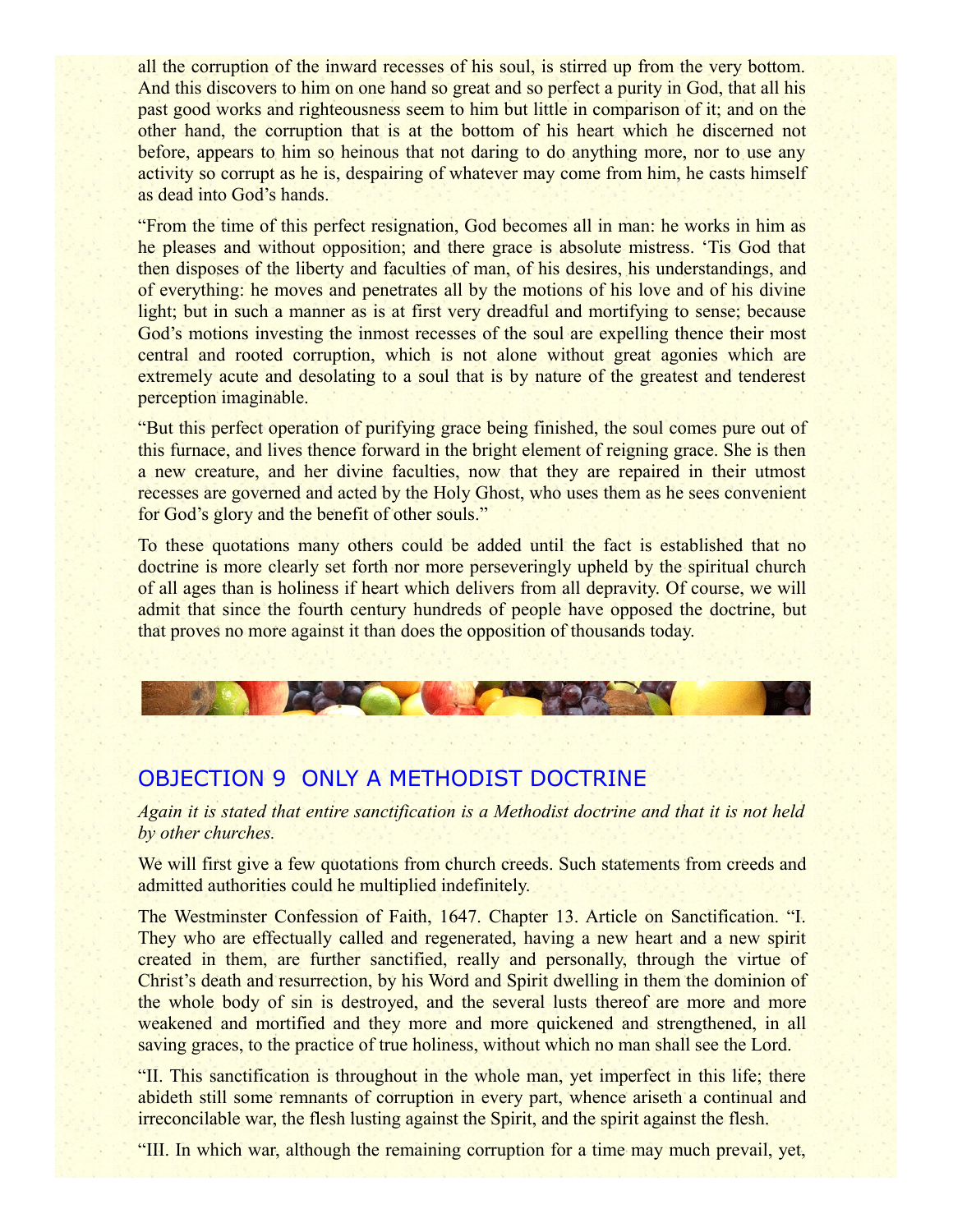through the continual supply of strength from the sanctifying Spirit of Christ, the regenerate part doth overcome; and so the saints grow in grace, perfecting holiness in the fear of God."

The New Hampshire Baptist confession, 1883. "Of Sanctification. We believe that sanctification is the process by which, according to the will of God, we are made partakers of his holiness; that it is a progressive work; that it is begun in regeneration; and that it is carried on in the hearts of believers by the presence and power of the Holy Spirit, the Sealer and Comforter, in the continual use of the appointed means especially the word of God, self-examination, self-denial, watchfulness, and prayer.

Confession of the Free Will Baptists, 1834-1868. "Sanctification is a work of God's grace, by which the soul is cleansed from all sin, and wholly consecrated to Christ; it commences at regeneration, and the Christian can and should abide in this state to the end of life, constantly growing in grace and in the knowledge of our Lord Jesus Christ."

The Confession of the Society of Friends, 1675. Eighth Proposition. "Concerning Perfection. In whom this holy and pure birth is fully brought forth the body of death and sin comes to be sanctified and removed, and their hearts united and subjected into the truth, so as not to obey any suggestion or temptation of the evil one, but to be free from actual sinning and transgressing of the law of God, and in that respect perfect."

The German United Brethren Church says: "By perfect holiness we understand the separation and the purification from all inhering sin, after regeneration, by the blood of Jesus Christ, the Son of God and the filling of the heart with the love of God by the Holy Ghost."

I think all will agree in the following particulars: (1) God is holy. (2). Angels are holy. (3). Heaven is a holy place. (4). Whatever pleases God in heaven pleases him on earth. (5). When God made man he made him according to his ideal, -- holy. (6). Nothing pleases God as much as holiness. (7). Whatever is pleasing to God is good for us. (8). Holiness is pleasing to God, therefore its attainment would do us good. (9). Since holiness is for our good if we can be made holy in this life that fact would not only please God but would be a benefit to us. (10). Every church that calls itself Christian in one form or another accepts the doctrine of holiness.

But some claim that holiness can be attained in this life while others place its attainment at or beyond the article (law) of death. This is where the disagreement enters and this is the vital point.

The Westminster Confession teaches: (1). Regeneration. (2). The indwelling of the Spirit. (3). The destruction of the dominion of sin. (4). The lusts of sin more and more weakened. (5). Saving graces more and more strengthened. (6). Growth in grace. (7). Perfecting holiness in the fear of God.

This all sounds good but the words that immediately follow are as disappointing and unseemly as snow in summer or rain in harvest. Prov. 26:1. Here is a man who is regenerated, has the Spirit dwelling within, the dominion of sin is destroyed, his lusts are more and more weakened, the graces more and more strengthened and he is perfecting holiness in the fear of God, yet no matter how fast he grows he is always imperfect in this life, there are always remains of corruption in every part. Not much encouragement here! If he grows fifty long years, and grows never so fast, there are still "remains of corruption in every part," which nothing but the Calvinistic death purgatory can wash away! But, look, if he grows six months and no matter how slow he grows the same purgatory washes him clean and fits him for heaven! Not much encouragement here for the fifty year old saint! Nothing can make you clean but death purgatory! No matter how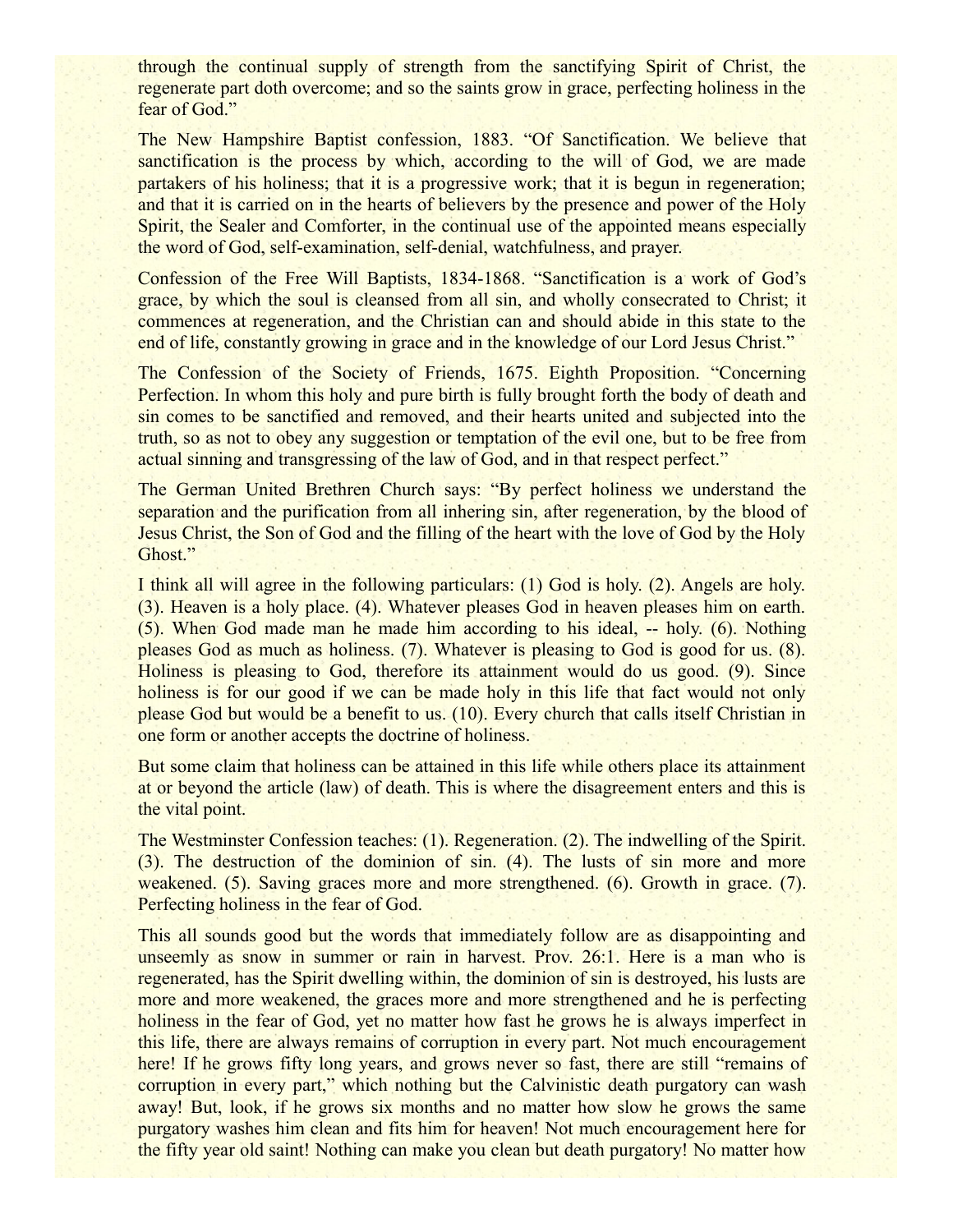much you grow in grace, or how much sin is conquered and weakened or how much the blood of Christ is applied man must still groan in carnal bondage till his worst enemy, death, comes to deliver him! This same line of argument will apply to all imperfectionists.

But they may say, "It is not death that sanctifies but the blood of Christ." This concession yields the whole contention. If it is the blood of Christ that cleanses, then it can cleanse just as well before as at or after death. And if it can cleanse one minute before death it can cleanse one year or fifty years before. (There is not a scrap of scripture to prove that the soul is not cleansed until the body dies).

Again if men concede (and they do) that God can make a person holy at the time they are pleased to specify, then they must concede that he can make them holy when he pleases. Now look at the articles cited above to which all honest Christians agree and the following conclusions are inevitable. If it pleases God to have holy people in heaven it would please him to have them on earth. If I find what in me pleases God the most and give him an opportunity (and one which is consistent with the dignity of his divine government) to work that thing in me, he would be against himself if he did not do it.

Freedom from sin, which is holiness, all branches of the church will admit is the character in man that best pleases God; consequently, if he works in us that which is well pleasing in his sight he will make us holy. No matter whether or not any certain preacher or church teaches holiness as possible, they do not deserve even the name Christian if they do not admit it to be desirable. And if it is desirable, and I attain to it, they should not reject me, but rejoice that I have reached the goal.

If the less sin I commit the more pleasing I am to God it follows inevitably that if I can live without sin I will please him most. Will he not help me to do the thing that is pleasing to him and cease doing the things that are unpleasing? Man's help is vain, but help has been laid on one that is mighty.



### OBJECTION 10 ZINZENDORFISM

We now came to consider the Zinzendorf doctrine (from the saintly Count Von Zinzendorf in the 1700's) which, with various modifications, still exists. Zinzendorf's error did not consist in denying the possibility of heart purity, for he accepted that, but in magnifying the article of regeneration, and in teaching that no man can be a child of God while sin remains in his heart.

The persons who hold this doctrine make the mistake of supposing that partial sanctification is complete sanctification or that a person cannot be sanctified partially and not be sanctified wholly. There is no doubt that every Christian is sanctified and sanctification means to cleanse or make holy. But that he is not cleansed completely is proven both by experience and by the Bible.

From the standpoint of experience, Wesley perfectly refutes this error in his sermon, "Sin in Believers." A few of his arguments we subjoin.

"Is there then sin in him that is in Christ? Does sin remain in one that believes in him? Is there any sin in them that are born of God, or are they wholly delivered from it? Let no one imagine this to be a question of mere curiosity: or, that it is of little importance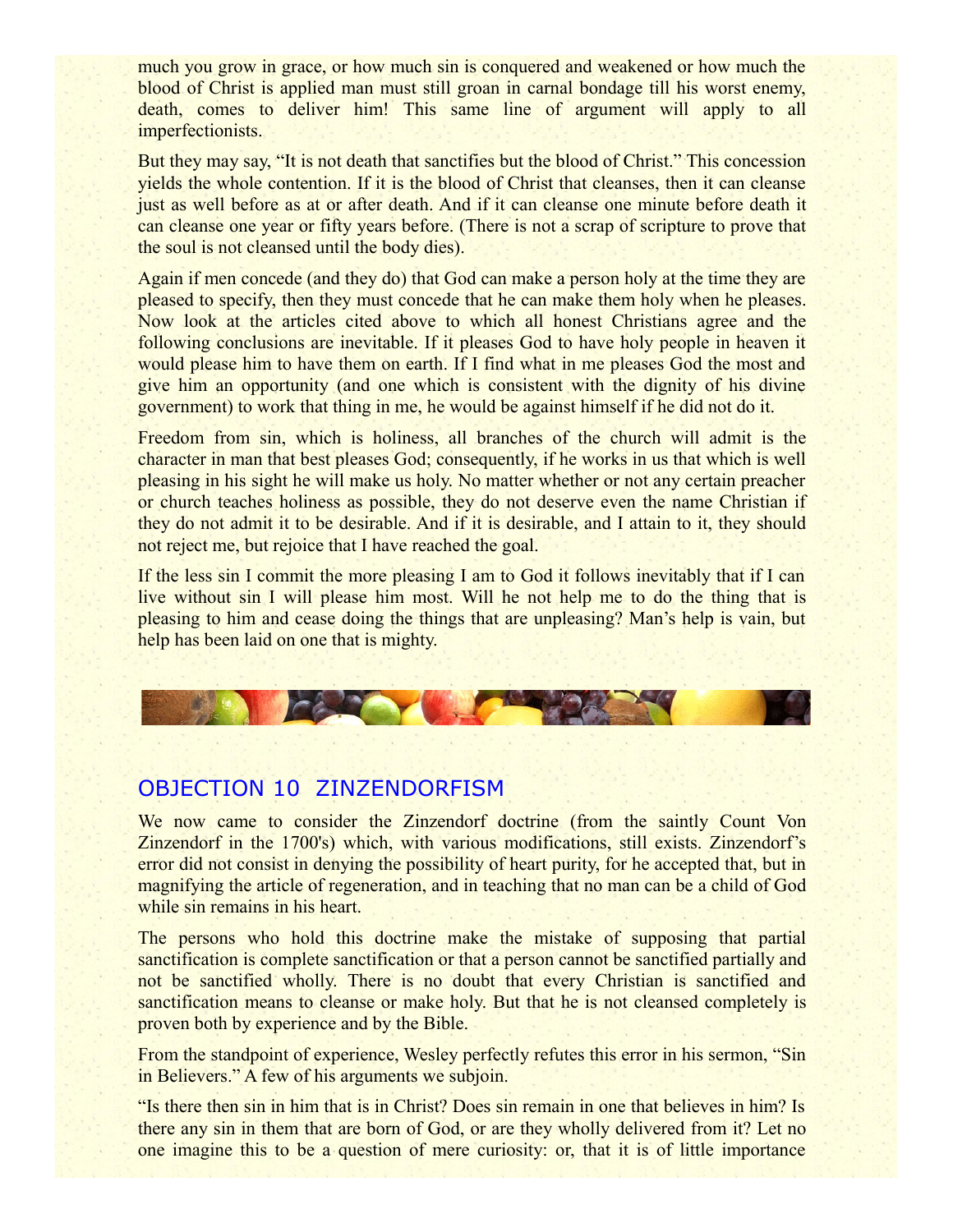whether it be determined one way or the other. Rather it is a point of the utmost moment to every serious Christian: the resolving of which very nearly concerns both his present and eternal happiness. Yet I do not know that ever it was controverted in the primitive church. Indeed there was no room for disputing concerning it, as all Christians were agreed. And so far as I have ever observed, the whole body of ancient Christians who have left us anything in writing, declare with one voice, that even believers in Christ, till they are 'strong in the Lord and in the power of his might,' have need to 'wrestle with flesh and blood,' with an evil nature, as well as 'with principalities and powers.'

"However, let us give a fair hearing to the chief arguments of those who endeavor to support it. And it is, first, from Scripture they attempt to prove, that there is no sin in a believer. They argue thus: 'The Scripture says, Every believer is born of God, is clean, is holy, is sanctified, is pure in heart, has a new heart, is a temple of the Holy Ghost. Now, as that which is born of the flesh is flesh, is altogether evil, so that which is born of the Spirit is spirit, is altogether good. Again: a man cannot be clean, sanctified, holy, and at the same time unclean, unsanctified, unholy. He cannot be pure and impure, or have a new and an old heart together. Neither can his soul be unholy, while it is a temple of the Holy Ghost.'

"I have put this objection as strong as possible, that its full weight may appear. Let us now examine it part by part. And, (1). 'That which is born of the Spirit is spirit, is altogether good.' I allow the text, but not the comment. For the text affirms this, and no more, That every man who is born of the Spirit, is a spiritual man; else they had been no Christians at all; and yet they were not altogether spiritual, they were still, in part, carnal. 'But they were fallen from grace.' St Paul says, no. They were even babes in Christ. (2). 'But a man cannot be clean, sanctified, holy, and at the same time unclean, unsanctified, unholy.' Indeed he may. So the Corinthians were. 'Ye are washed,' says the apostle, 'ye are sanctified;' namely cleansed from 'fornication, idolatry, drunkenness,' and all other outward sins, I Cor. 6:9-10-11; and yet, at the same time, in another sense of the ward, they were unsanctified; they were not washed, not inwardly cleansed from envy, evil surmising, partiality. 'But sure they had not a new heart and old heart together.' It is most sure they had; for at that very time, their hearts were truly yet not entirely renewed. Their carnal mind was nailed to the cross; yet it was not wholly destroyed. 'But could they be unholy, while they were 'temples of the Holy Ghost?' Yes; that they were temples of the Holy Ghost is certain, I Cor. 6:19; and it is equally certain they were, in some degree, carnal, that is, unholy.

"However, there is one scripture more which puts the matter out of question: 'If any man be (a believer) in Christ, he is a new creature. Old things are passed away; behold all things are become new' -- II Cor. 5:17. Now, certainly, a man cannot be a new creature and an old creature at once. Yes, he may: he may be partly renewed, which was the very case with those at Corinth. They were doubtless 'renewed in the spirit of their mind,' or they could not have been so much as babes in Christ; yet they had not the whole mind which was in Christ, for they envied one another. 'But it is said expressly, Old things are passed away; all things are become new.' But we must not so interpret the apostles' words, as to make him contradict himself. And if we will make him consistent with himself, the plain meaning of the words is this: His old judgment concerning justification, holiness, happiness, indeed concerning the things of God in general, is now passed away: so are his old desires, designs, affections, tempers, and conversation. All these are undeniably become new, greatly changed from what they were. And yet, though they are new, they are not wholly new. Still he feels, to his sorrow and shame, remains of the old man, too manifest taints of his former tempers and affections, though they cannot gain any advantage over him, as long as he watches unto prayer.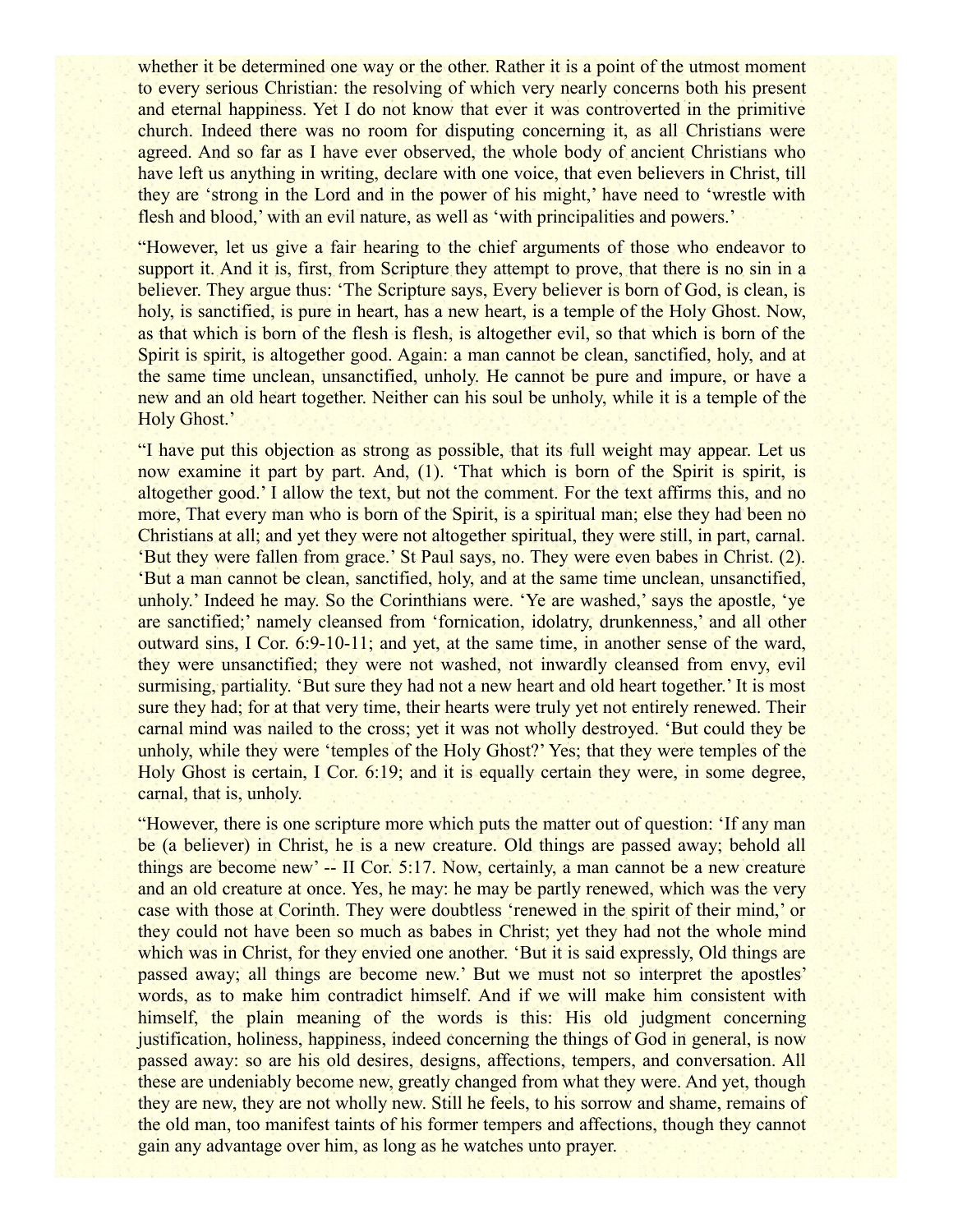"The whole argument, 'if he is clean, he is clean:' 'if he is holy he is holy;' (and twenty more expressions of the same kind may easily be heaped together;) is really no better than playing upon words: it is the fallacy of arguing from a particular to a general; of inferring a general conclusion from particular premises. Propose the sentence entire, and it runs thus: 'If he is holy at all he is holy altogether.' That does not follow: every babe in Christ is holy, and yet not altogether so. He is saved from sin; yet not entirely: it remains though it does not reign. If you think it does not remain, (in babes at least, whatever be the case with young men, or fathers,) you certainly have not considered the height and depth, and length, and breadth of the law of God; (even the law of love, laid down by St. Paul in the thirteenth of Corinthians;) and that every disconformity to, or deviation from this law, is sin. Now is there no disconformity to this in the heart or life of a believer? What may be in an adult Christian, is another question; but what a stranger must he be to human nature, who can possibly imagine that this is the case with every babe in Christ!"



### OBJECTION 10 (Continued) ZINZENDORFISM

But the doctrines of Zinzendorf will not stand the test of Scripture. For proof that carnality remains in the justified soul in the dispensation under which we now live we must turn to the New Testament. In the very beginning we find an interesting inquiry and one which has caused a great amount of unnecessary trouble. It is asked, "Were the disciples justified before the day of Pentecost?" The indefiniteness and indecision in our answer would be done away if we would but remember the dispensation in which the disciples lived before the day of Pentecost. They were not post-Pentecostal Christians, when men passed from death unto life as we see them doing today, a transition which we as genuine Christians would quite easily understand, but they were living under the Mosaic dispensation and were justified by meeting the requirements of their age.

Jesus declared that the disciples had both faith and love, saying, "For the Father himself loveth you, because ye have loved me, and have believed that I came out from God." -- Jno. 16:27.

In his upper room prayer, he said, "For I have given unto them the words which thou gavest me; and they have received them, and have known surely that I came out from thee, and they have believed that thou didst send me." Farther on he continued the same thought, saying, "O righteous Father, the world hath not known thee: but I have known thee, and these have known that thou hast sent me." (Jno. 17:8, 25 ) That they were justified is made clear by comparing the three passages above with the following statement of Jesus, "And this is life eternal, that they might know thee the only true God, and Jesus Christ, whom thou hast sent." Jno. 17:3. In the following passage Jesus states that they were saved, and prays far their sanctification, "They are not of the world, even as I am not of the world. (This is initial salvation). Sanctify them through thy truth; thy word is truth." (This is holiness.) Jno. 17:16-17.

In addition to all this, when the disciples returned from their missionary tour and jubilantly reported their successes, Jesus told them not to rejoice because devils were subject to them, but rather to rejoice because their names were written in heaven. None but saved people have their names recorded there.

That the carnal nature still remained in their hearts is seen from the following facts.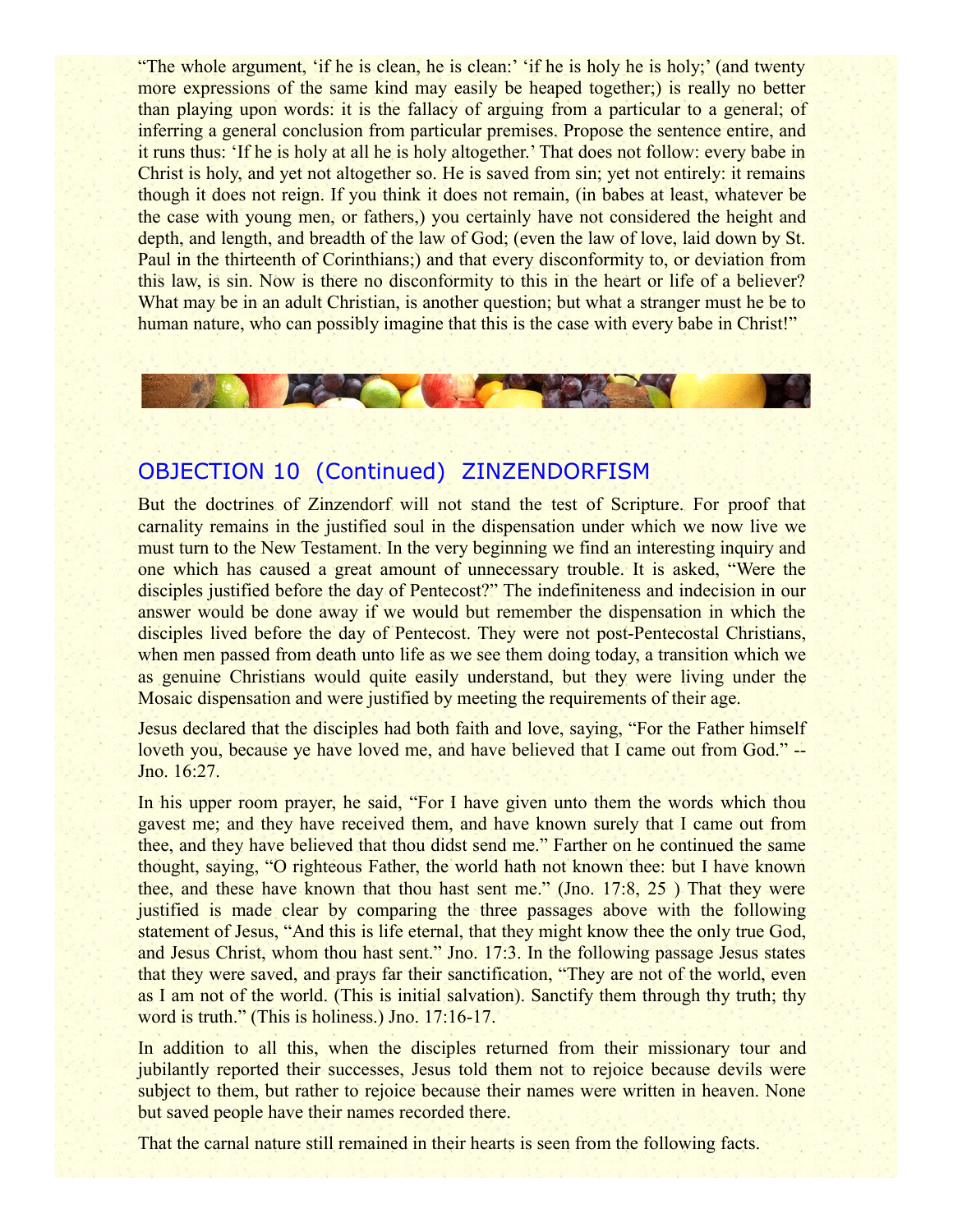1. They desired preferment. They wanted to be great in the kingdom which they supposed Christ was about to establish. They even went so far as to strive among themselves as to who should be the greatest.

2. They manifested a spirit of retaliation. They wanted to call down fire on the Samaritans, and when the rabble took Jesus, Peter drew his sword and cut off the servant's ear.

3. They were unbelieving. This is seen in the case of Thomas who would not believe unless he could see and handle Jesus. Jesus upbraided all of his disciples because of their unbelief and hardness of heart.

All of these are carnal traits and are inconsistent with purity of heart.

That their hearts were still unclean is further seen in the fact that Jesus prayed for their sanctification, and also the fact that their hearts were cleansed on the day of Pentecost. In reporting the remarkable descent of the Spirit on the house of Cornelius, Peter said, "And God which knoweth the hearts, bear them witness, giving them the Holy Ghost, even as he did unto us (at Pentecost); and put no difference between us and them, purifying their (and our) hearts by faith." -- Acts 15:8-9.

The fact that carnality remains in the hearts of those who are saved, is learned, not only from the experiences of the disciples, but also from Bible doctrine elsewhere recorded.

Although the Corinthian Christians had trouble with some refractory people, yet the majority were far from being backslidden, for Paul wrote them thus, "Unto the church of Gad which is in Corinth, to them that are sanctified in Christ Jesus (sanctification begins at conversion), called to be saints ... God is faithful, by whom ye were called unto the fellowship of his Son Jesus Christ our Lord." -- I Cor. 1:2-9. Immediately after these words of praise he lays bare the manifestations of carnality among them, saying, "Now I beseech you, brethren, by the name of our Lord Jesus Christ, that ye all speak the same thing, and that there be no divisions (margin, schisms,) among you; but that ye be perfectly joined together in the same mind and in the same judgment. For it hath been declared unto me of you, my brethren, by them which are of the house of Chloe, that there are contentions among you. Now this I say, that every one of you saith, I am of Paul; and I of Apollos; and I of Cephas; and I of Christ." -- I Cor. 1:10-12. Farther on he adds, "And I, brethren, could not speak unto you as unto spiritual, but as unto carnal, even as unto babes in Christ. I have fed you with milk, and not with meat: for hitherto ye were not able to bear it, neither yet are ye able. For ye are yet carnal: for whereas there is among you envying, and strife, and divisions, are ye not carnal, and walk as men (according to men, margin)? For while one saith, I am of Paul: and another, I am of Apollos; are ye not carnal?" I Cor. 3:1-4.

These passages show that a person can be in Christ and yet not be cleansed from the principle, that, if allowed to have its way, will cause envy and strife. The envy and strife of the above passages must not be so interpreted as to refer to that wicked manifestation of these evils which is commonly allowed and excused in the lives of modern professors; but they do refer to those outcroppings of an evil heart which so often, even today, injure the cause of God; when men prefer certain ministers because of some qualities, which may be either good or bad, and, in spirit, "sit down" on every other man who does not run in the same groove. These feelings are not allowed to such an extent as to cause open war, or all grace would be forfeited, but they are seen in that secret, almost unconscious, harboring of preferences which is a grief to the Spirit, and, if allowed, become a snare to the soul.

Paul exhorts these same Corinthians who were already initially "sanctified in Christ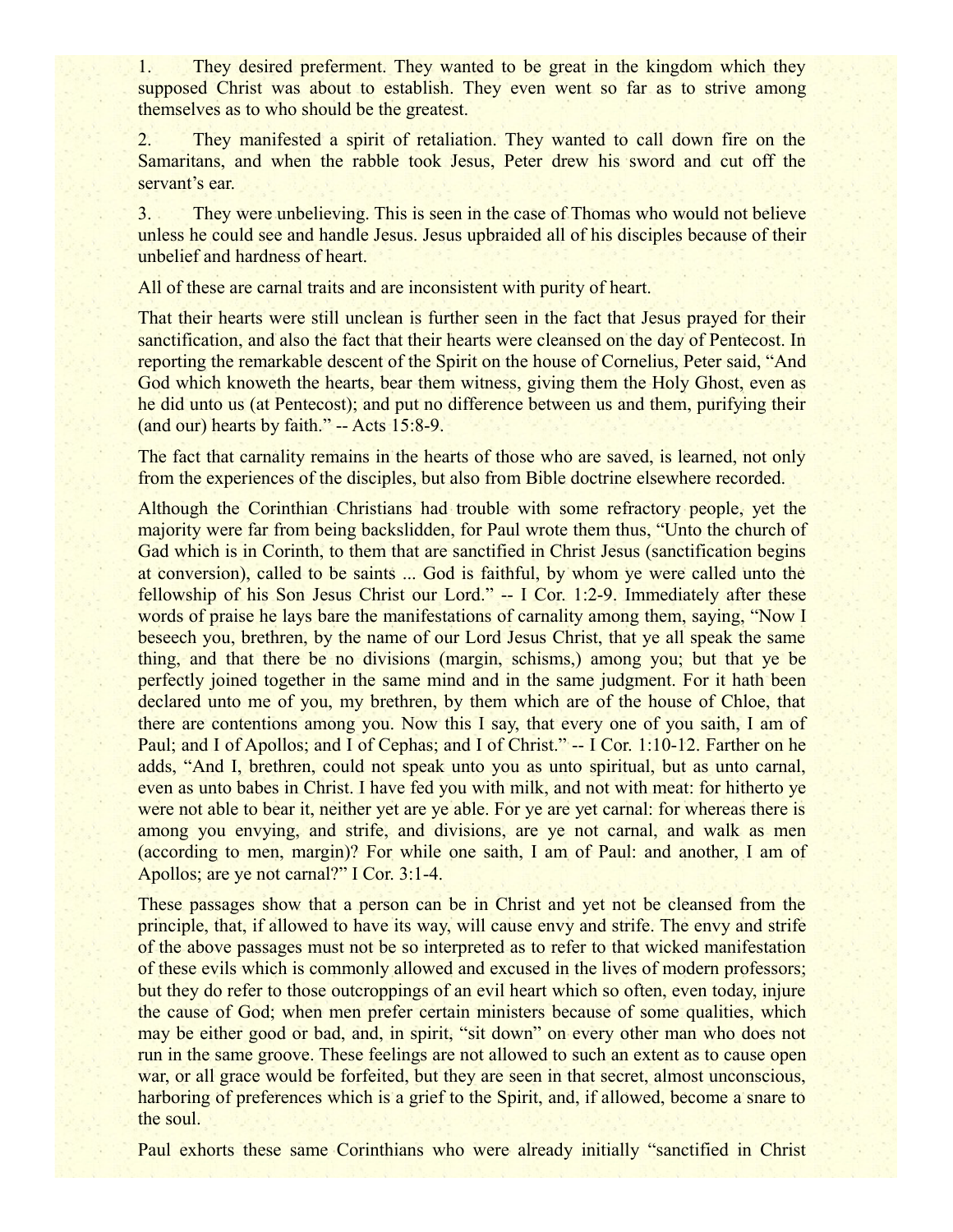Jesus" to seek entire sanctification or heart purity, using the following words, "Having therefore these promises (Read chapter 6), dearly beloved, let us cleanse ourselves from all filthiness of the flesh and spirit, perfecting holiness in the fear of God." -- II Cor. 7:1.

To the Galatians Paul says, "This I say then, walk in the Spirit, and ye shall not fulfil the lust of the flesh. For the flesh lusteth against the Spirit, and the Spirit against the flesh; and these are contrary the one to the other; so that ye cannot do the things that ye would." Gal. 5:16-17. Far proof that this passage refers to the condition of a regenerated heart read the following from Wesley's sermon "Sin in Believers." "Nothing can be more express. The apostle here directly affirms that the flesh, evil nature, opposes the Spirit, even in believers; that even in the regenerate, there are two principles, 'contrary the one to the other.'"

Christ gave himself for the church, that he might "sanctify and cleanse it." Eph. 5:25-27. Notice that it is "the church" that is to be sanctified and cleansed.

To the Thessalonians, whose "work of faith, and labor of love, and patience of hope in our Lord Jesus Christ" he "remembered without ceasing." and to whom he declared, "Knowing, brethren, beloved, your election of God," -- I Thess. 1:3-4; to these people, he said, "This is the will of God, even your sanctification." -- I Thess. 4:3, and again, "And the very God of peace sanctify you wholly: and I pray God your whole spirit and soul and body be preserved blameless unto the coming of our Lord Jesus Christ. Faithful is he that calleth you, who also will do it." -- I Thess. 5:23-24. The apostle does not say that their entire sanctification had already been accomplished, but that the Lord "would do it" either now or at such a time as they should meet the proper conditions.

John says, "But if we walk in the light, as he is in the light, we have fellowship one with another (this is justification), and the blood of Jesus Christ his Son cleanseth us from all  $\sin$ ." -- I Jno. 1:7. The "cleansing from all  $\sin$ " is subsequent to "walking in the light;" this is conclusive proof that sin remains from which the simply justified soul must be cleansed. Again John says, "If we confess our sins, he is faithful and just to forgive us our sins, and to cleanse us from all unrighteousness." -- I Jno. 1:9. This again is cleansing subsequent to forgiveness, and establishes all the teachers of the second work of grace claim.

These passages, with others that might be adduced, show that there remains in the heart of the merely justified Christian a sinful principle, which is called "unrighteousness," "the flesh," and "filthiness;" from which he must be cleansed, and from which he will he cleansed if he walks in the light.



### OBJECTION 11 EMPOWERING

There are persons who realize that their Zinzendorfian ideas are not satisfactory and to supply the deficiency they must add some further experience. *They claim that the soul is wholly cleansed when it is justified and that after this there is no further cleansing but an infilling or empowering.*

I submit for your consideration that the cleaning and the empowering are one and identical in time and that when we separate the two in time we bring in confusion. Again I submit that the cleansing as well as the empowering are accomplished by the one operation commonly called the baptism with the Holy Ghost and Fire.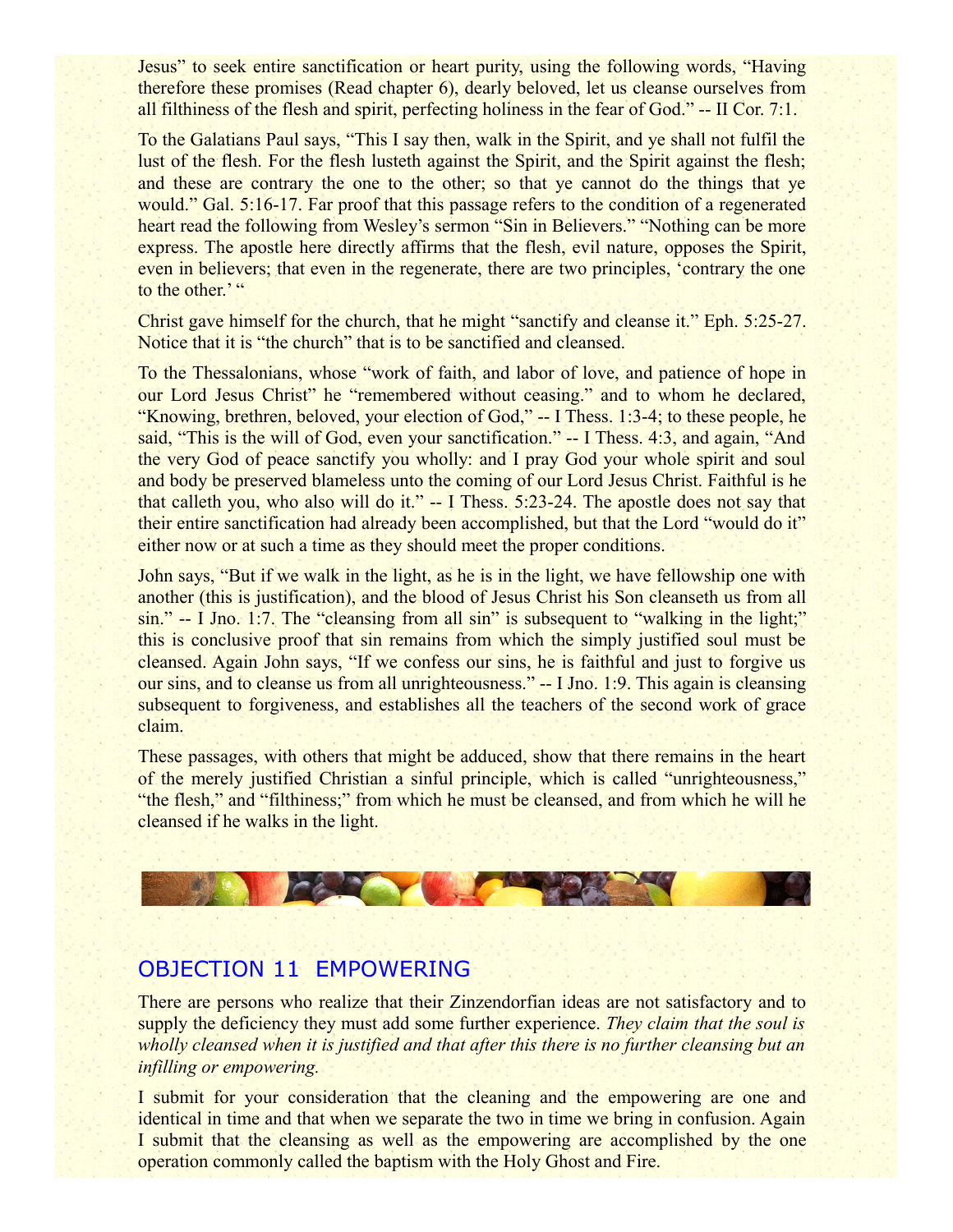(The old-fashioned view of the Baptism was evidenced not only by tongues and power, but also obtaining the grace of heart-purity -all on the same day in the Upper Room. Modern Pentecostals remove the heart-purity component since they have an anti-Holiness Baptist doctrinal foundation. See: [Signs and Wonders](file:///C:/Documents and Settings/Tom/My Documents/MAIN/Charismatic/Signs and Wonders.odt)

The first time there is any trace of the actual reception of this baptism is on the day of Pentecost when the one hundred and twenty disciples were filled with the Holy Ghost. -- Acts 2. That this filling is simultaneous with cleansing is proven by Peter who in reporting the experience of the Gentiles of Cornelius' house said, "And God, which knoweth the hearts, bear them witness, giving them the Holy Ghost, even as he did unto us (at Pentecost); and put no difference between us and them purifying their hearts by faith." Acts 15:8-9.

Further that the cleansing, the empowering and the baptizing with the Holy Ghost are simultaneous transactions is proven by reference to the first of Acts where the writer quotes the promise thus, "Ye shall be baptized with the Holy Ghost not many days hence ... But you shall receive power after that the Holy Ghost is come upon you. This last statement is rendered in the margin, "Ye shall receive the power of the Holy Ghost coming upon you." This baptism with the Holy Ghost; power from on high, or power of the Holy Ghost is interpreted by Peter as simultaneous with the act of cleansing.

Again I submit that there is no scripture that can unqualifiedly he made to draw a time distinction between cleansing and empowering. The empowering agent is the one who cleanses and where the cleansing is operative the cleansing agent must first be present. Not that God empowers in the Pentecostal sense an unclean vessel, but when the Holy Ghost cleanses a soul he does not depart to come some other day with an empowering for service, but while there He abides.

This whole contention might be summed up as follows: The baptism with the Holy Ghost and Fire effects two things one negative and the other positive; the negative is cleansing and the positive filling, empowering, unctionizing.(anointing) If we separate the two transactions in respect to time we make room for all sorts of errors, and experiences innumerable will be piled up.

Now in the light of these facts and the Scriptures which have been quoted for any person to say that their hearts were entirely cleansed at the time they were justified and that after some months or years they were empowered for service is an error.

Greater measures of the presence of the Holy Spirit in the heart will no doubt produce greater effects, but this is only a sign of growth in grace and not of the reception of a new element called empowering or any other name. It is a fuller development of the power if we may so call it which is already in the life.



### OBJECTION 12 SIN IN THE FLESH

*Sin is in the flesh and as long as we are in the flesh we cannot please God.* This is a restatement in modern form of the old Manichaean heresy, which flourished in the second half of the Third century. The morality of Manichaeism, according to Dr, Schaff, was "based on the fundamental error of the intrinsic evil of matter and the body ... Their great moral aim was to become unworldly in the Buddhistic sense; to renounce and destroy corporiety; to set the good soul free from the fetters of matter."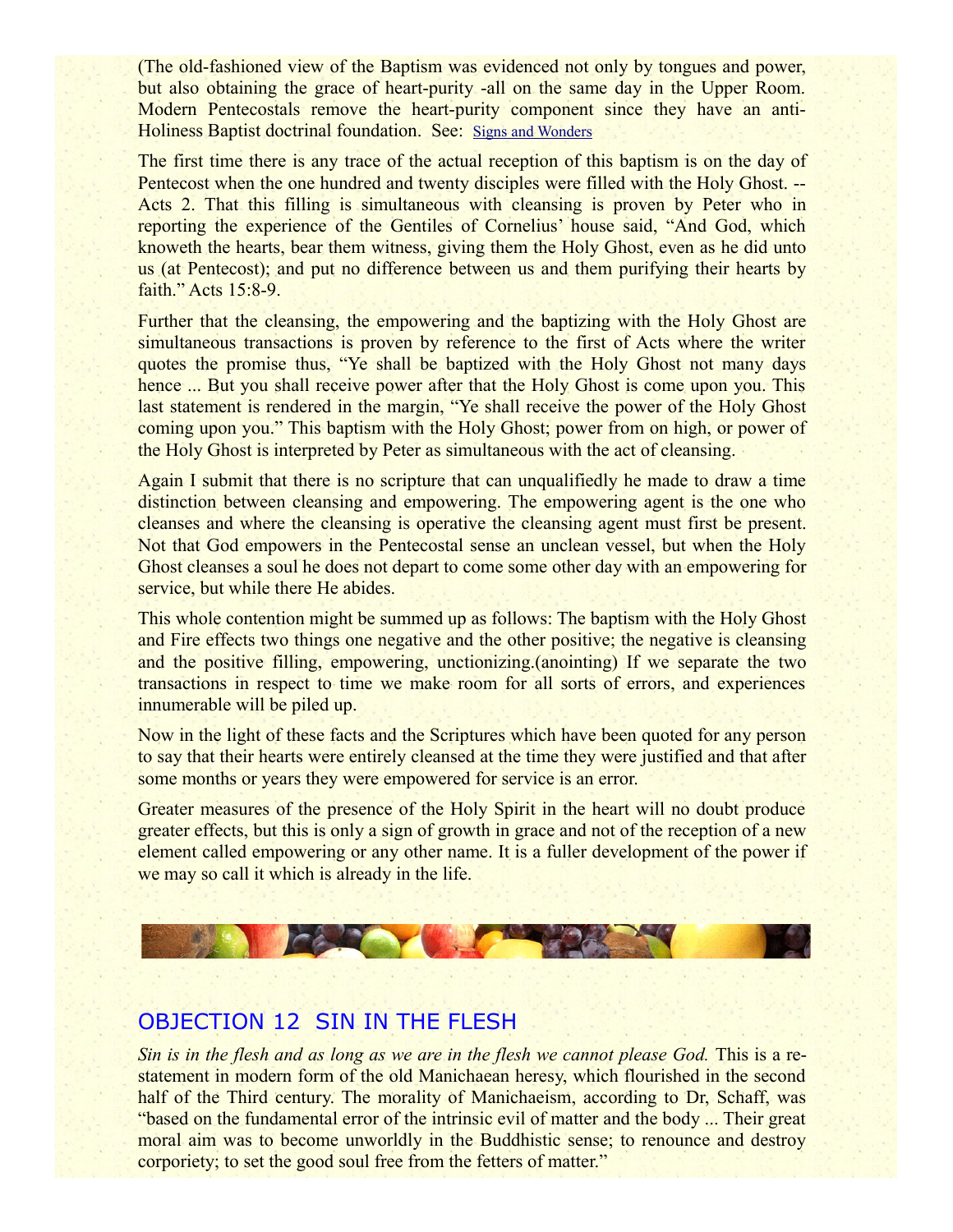The meaning of the word flesh in the Bible gradually shades off from a physical through an ethical to a metaphysical sense. The idea of essential sin as lying in the physical body cannot be found in the Word of God. The corporeal flesh is not sinful. It is simply a material organism composed of various chemical elements, which elements can all, without exception, be found elsewhere in nature, but to this corporeal substance is added, in the living man, the interior and exterior organisms of the senses; by the union of the flesh with the spirit it becomes possible to conceive ideas, sensations, desires, and this union contains the faculties of the soul with their divers functions. Without the additions of the spirit, the flesh is a dead substance, incapable of any activity whatever. (See Eccl. 9:10). According to the Scriptures sin is in the heart (See Jer. 17:9; Matt. 15:19; Jas. 3:14), the center of our personality, in which all the influences, good and bad, meet, and the choice is made between them. (See Dan. 1:8; Eph. 6:6). The heart is the seat of spiritual affections and here resides the powers of discrimination and choice. (See Prov. 4:23; 23:7; Eccl. 8:5). Hence, heart sin is a perversion of the affections (Col. 3:2), and actual sin is a misdirecting of the will toward that which is denied or which is contrary to obedience.

In the human body in common with the beast are appetites, desires and aversions. The proper gratification of any one of these does not constitute sin. But sin enters when the soul which should be master is brought under and made the follower of fleshly desires. This is part of the bondage mentioned in the seventh chapter of Romans.

Then the corporeal flesh is not sin, neither are fleshly desires sin, but the choice of the lowest or animal man is sin and makes one worldly, sensual, devilish.

The flesh spoken of in the passage so often quoted, "So then they that are in the flesh cannot please God." (Ram. 8:8) is not the corporeal body, else Enoch would have been as desperately situated as we, but the Bible says that "before his translation (even while he was here in the flesh) he had this testimony that he pleased God." -- Heb. 11:5.

As to whether it is possible for us while in this life to please God, the Bible makes clear when it says that without faith it is not possible to please God (Heb. 11:6), leaving the inevitable inference that he that has faith does please God. This is the ground of Enoch's success and also of ours.

But people who quote this passage about the flesh almost invariably fail to see the very next sentence, which reads, "But ye are not in the flesh, but in the Spirit, if so be that the Spirit of God dwell in you." Even the Westminster Confession declares that regenerated persons have the Spirit in their hearts; and a better authority than that declares, "If any man have not the Spirit of Christ he is none of his." -- Rom. 8:9.

Minding the flesh is choosing the lowest that is in man, excluding the spiritual for the sake of the earthly, either the vicious or the so-called lesser sins.

# **CART THE CARD AND READY**

### OBJECTION 13 PROFESSION OF HOLINESS TENDS TO PRIDE

Some object that the profession of holiness makes its professor proud and self-righteous. How strange! To be free from sin and to profess to be free causing the most heinous sins of all, pride and self-righteousness! Some say we must sin to keep humble. If a little sin will make us humble great sins should make us very humble.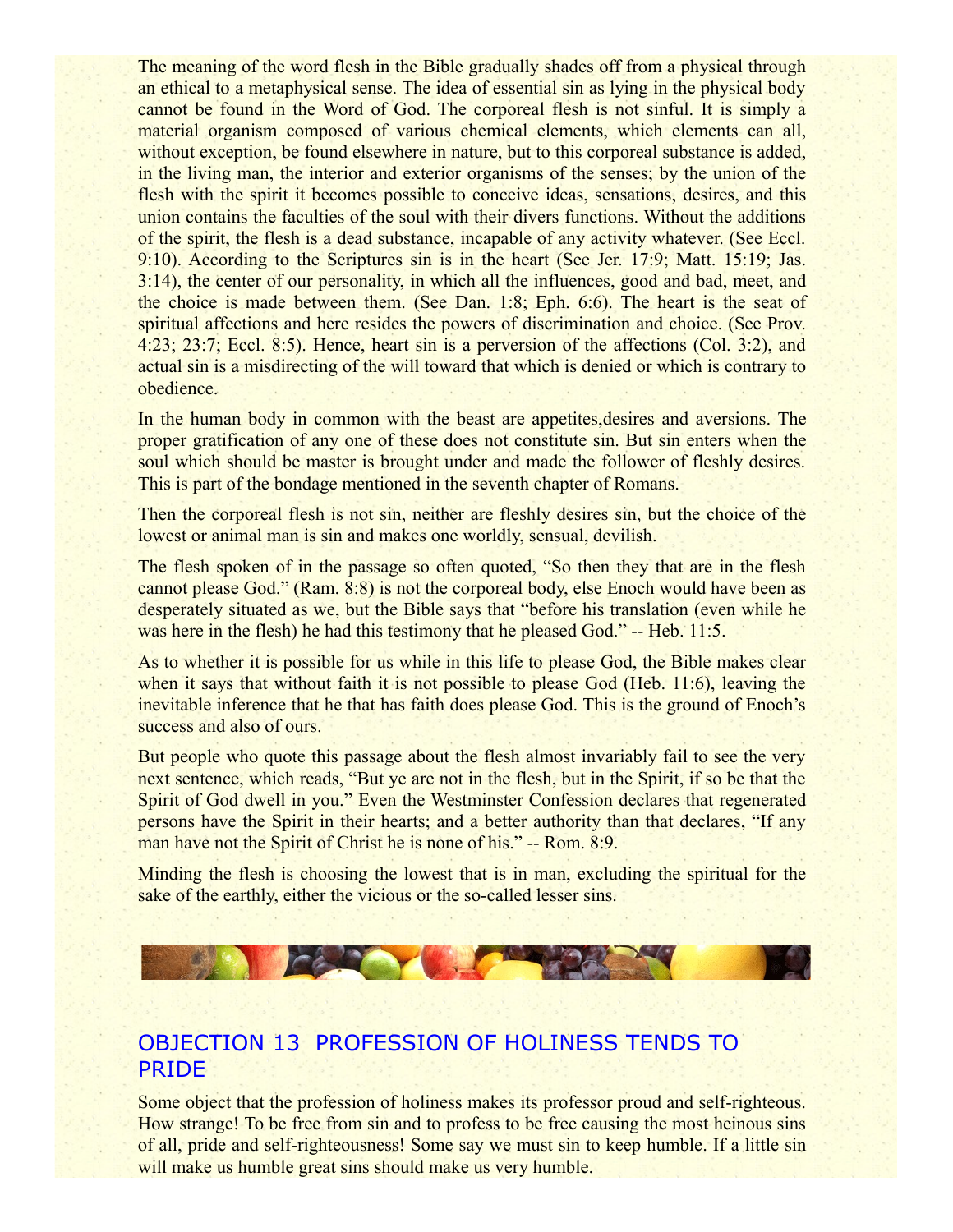"Sin never humbled any soul. Who has more sin than Satan? And who is prouder? Did sin make our first parents humble? If it did not, why do our brethren suppose that its nature is altered for the better? Who was humbler than Christ? But was he indebted to sin for his humility? Do we not see daily that the more sinful men are, the prouder they are also? Did Mr. Hill never observe, that the holier a believer is, the humbler he shows himself? And what is holiness but the reverse of sin? If sin is necessary to make us humble, and to keep us near Christ, does it not follow, that glorified saints, whom all acknowledge to be sinless, are all proud despisers of Christ? If humility is obedience, and if sin is disobedience, is it not as absurd to say, that sin will make us humble, -- that is, obedient – as it is to affirm, that rebellion will make us loyal, and adultery chaste? See we not sin enough, when we look ten or twenty years back, to humble us to the dust forever, if sin can do it? Need we plead for any more of it in our hearts or lives? If the sins of our youth do not humble us, are the sins of our old age likely to do it? If we contend for the life of the man of sin, that he may subdue our pride, do we not take a large stride after those who say, 'Let us sin, that grace may abound; let us continue full of indwelling sin, that humility may increase?' What is, after all, the evangelical method of getting humility? Is it not to look at Christ in the manger, in Gethsemane, or on the cross? To consider Him when He washes His disciples' feet? And obediently to listen to Him when He says, 'Learn of me to be meek and lowly in heart?' Where does the gospel plead the cause of the Barabbas and the thieves within? Where does it say, that they may indeed be nailed to the cross, and have their legs broken, but that their life must be left whole within them, lest we should be proud of their death? Lastly: what is indwelling sin but indwelling pride? At least, is not inbred pride one of the chief ingredients of indwelling sin? And how can pride be productive of humility? Can a serpent beget a dove? And will not men gather grapes from thorns, sooner than humility of heart from haughtiness of spirit?" \*[4]

But there is one point that needs careful consideration and guarding: there are some who profess holiness in a boastful way that gives the lie to their testimony and causes the onlooker to suspicion the presence of a Pharisee. Such persons are fond of saying, "I am sanctified no matter what you think about it;" "I know my heart is clean and you can think as you please." These persons are very conscious of their own worth and can feel power in nearly anything they themselves say or do. They are liable to be a contentious folk. They will stir up trouble on any circuit and are always meddling with other people's affairs. Steer clear of such persons, they are Pharisees in a sanctified man's clothes.



### OBJECTION 14 SMALL RESULTS

*Some object that such small results attend the efforts of those who profess holiness that there must be a mistake in their profession.*

Some will not hear the truth. Jesus was not uniformly successful in every place.

These are days when the two damning sins of the world, covetousness and pleasure, have conspired to take things and even the church is crippled by them. Look into the history of every fallen nation and you will find that these two forms of sin were the lever that accomplished their downfall, and with various modifications they have overthrown the spirituality of every worldly church. Our country today is reeking with these two vile diseases. Commercial greed, political thievery and ecclesiastical pomp and emulation are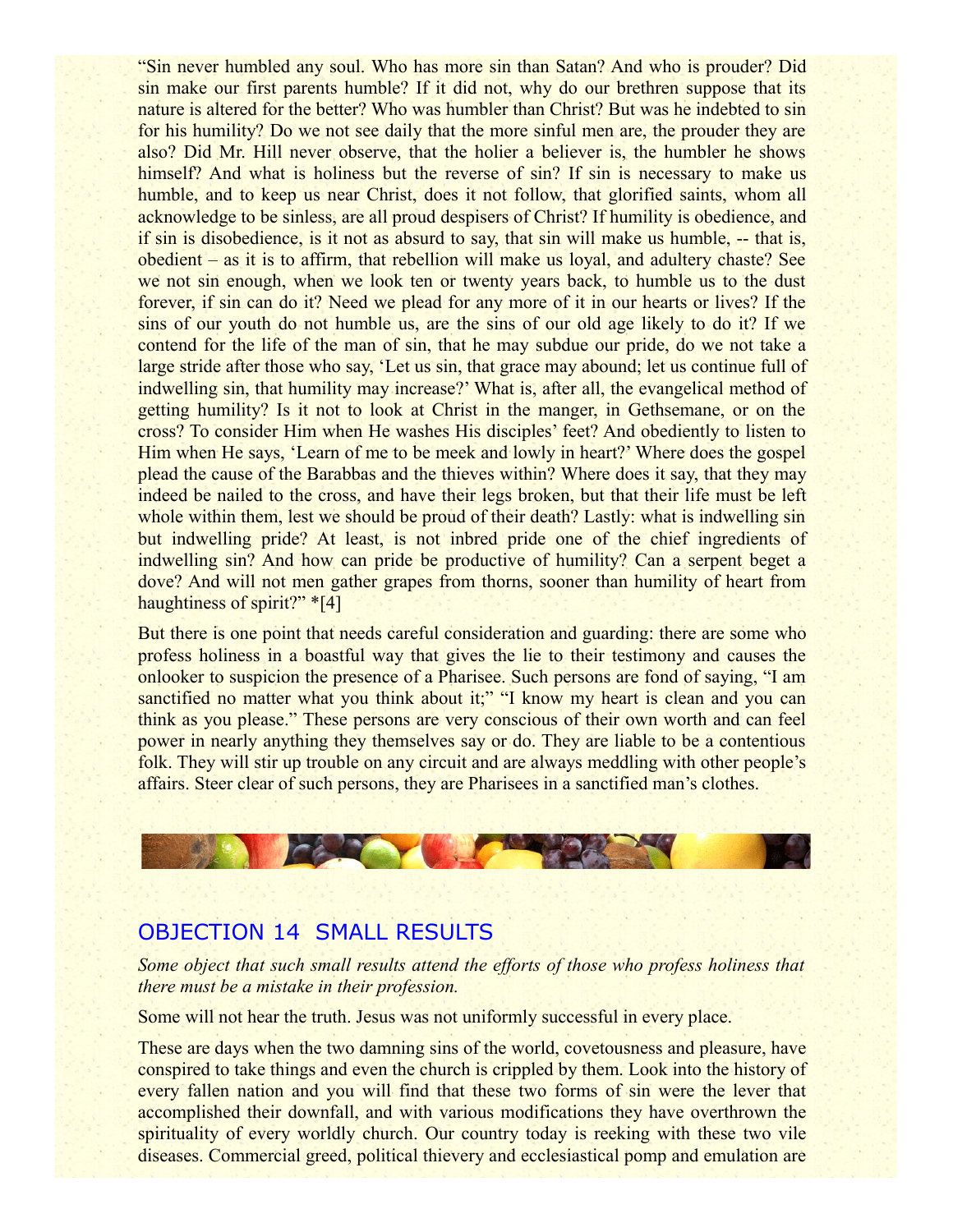centralizing power and wealth in great men and concerns, while the common herd dances to the music of their multiplying pleasures, and, to gratify their insatiate desire for fun and enjoyment, throw all they have in goods, power, or reason lavishly and carelessly into the maw of the great moloch who is hourly tightening his grip on them.

But what has this to do with the question in hand? Much every way. Men will not listen. While one seeks gain another seeks pleasure; while one is miserly another is spendthrift; while one seeks enjoyment another is inventing means of enjoyment to keep pleasureseekers on the run and lest they tire of old things. The nominal church is caught in this flood tide of sin; now the prophecy of the apostle is fulfilled and men are lovers of pleasure rather than lovers of God. The Athenians spent their time in seeing and hearing new things and even Paul could not reach them.

Again the one thousand and one imitation religions which are being palmed off as ways to heaven are hindrances. Men used to believe in the Saviour Jesus; now they believe in the man Jesus: once they thought they must be holy in heart; now they must follow Jesus; once they feared an eternal hell; now they fear nothing. The whole tendency of religions matters is toward the outside. Religion is not of the heart any more but of the life.

One great reason for the lack of success among holiness professors is found in the fact that so much is palmed off as holiness which is false. People take up with the shallow holiness and will not accept that which is thorough.

After all, outward success not a criterion of experience. That man is successful who conquers his own spirit whether he takes a city or not. A man may take a city and be a failure in God's sight. All who are entirely sanctified have conquered their own spirits, and God says, "Well done."



### OBJECTION 15 TOO HIGH A STANDARD

*Some object that entire sanctification is too high a standard to be reached.*

Has God said so? On the contrary has he not commanded us to be holy? Has he not warned us of the danger of unholiness? Has He not given us examples of holy men?

God does not command impossibilities unless he gives strength to accomplish impossibilities. Man unaided can never reach this standard, but God has promised to guide us, to lead us, to help us, to carry us, and to supply all our needs according to His riches in glory. He is able, He is willing, He does as He promises. Man's extremity is God's opportunity.

"But after all, you object the thing is impossible; that in this world a man cannot live without sin. Has God said so? If man were left to himself it might be admitted; but cannot God empower him to be free from sin? Reflect: Cannot you, by the grace of God, live one minute without sin? If a minute, can you not an hour? If an hour, a day? If a day, a year? You overlook the power of the grace of God. We are weak, and cannot too much distrust ourselves; but 'through Christ strengthening' us, we are 'able to do all things.' Shall we limit the 'Holy One of Israel?' Shall we plead in extenuation of our sins, our weaknesses, our inability, when Christ stands ready, waiting to enter the list for us? O, but you say, My difficulty is not to live without sin, so much as it is to be without sin. If I could but be once set on my feet I might go, but I cannot get on my feet. 'O, wretched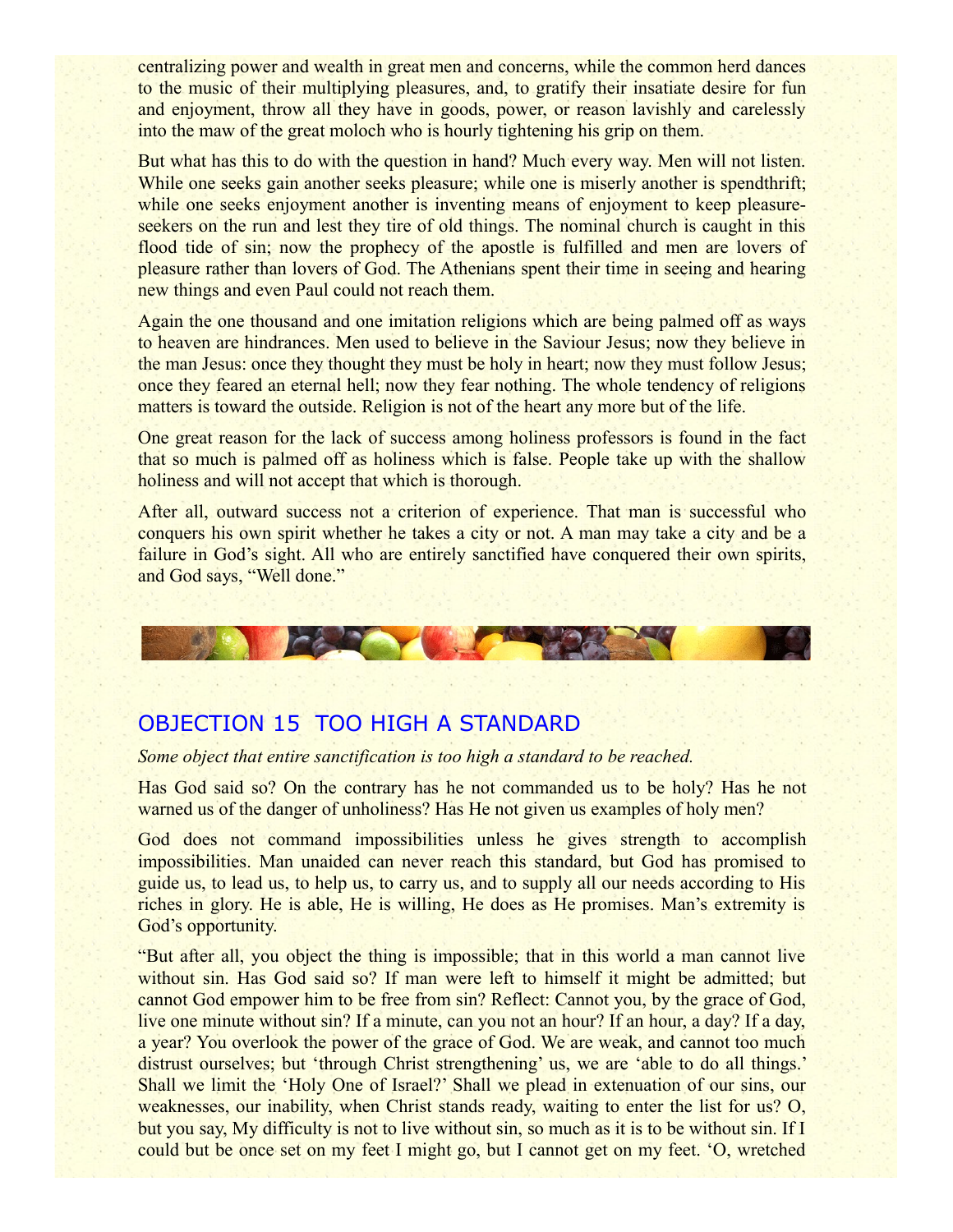man that I am!' Have you ever heard of one whose name is Jesus? You may not be able to raise yourself, but have you tried Him? Cannot He save? His name is Jesus, Saviour. Surely He has power, power now, power to save even you and me, and every man that will come unto Him, power 'to save unto the uttermost.' Dare you disbelieve it, you who have felt its power? You whom He saved once from a darkness so great, from a pit so deep? Dare you doubt? Much more, dare you tell Him you doubt?

"As the man of Pethor said of God's ancient people, 'There is no enchantment against Jacob; neither is there any divination against Israel;' so may we say of this doctrine, there is no enchantment against it. Why are objections sought against it? Is it not a beautiful and glorious truth? Why do we contend against it? Behold its array of proof! See how God has 'planted a hedge about it,' and 'fenced it in on every side!' Behold how feeble its gainsayers; how powerless its reprovers! And in passing from the chapter, let the reader consider well the reasons of his opposition. Why do you oppose it? Are you sure it is because you are convinced it is an error? Or have you not a less pardonable reason? May you not, at least, be only apologizing for your sins – pleading for concealed garments, or hidden wedges of gold? Is it not out of too great kindness for the inhabitants of the land, whom you are not willing to put to the sword? O that you may be led to right conclusions, and know and enjoy all that is your privilege to realize of grace here, and finally come to the enjoyment of eternal glory hereafter! Amen." \*[5]

### OBJECTION 16 LEADS TO FANATICISM

**CAR THE TEST** 

*It is objected by some that the profession of entire sanctification leads to fanaticism and makes its professors impracticable.* They assert that holiness people are filled with wild and uncanny notions, that they are ignorant, superstitious and hopelessly unreliable.

No matter how learned or wise a person may have been considered before, as soon as he makes a profession of holiness people wag their heads, tap their foreheads, and shout fool, fanatic, wildfire, holy-roller, self-righteous, and a thousand other epithets of reproach. No matter how innocent, guileless and saintly the professors may be they are with very few exceptions accused of the vilest of sins and improprieties.

The Lord foresaw this condition of affairs and prepared His people for it by saying, "Woe unto you, when all men speak well of you! For so did their fathers to the false prophets." -- Luke 6:26. "The world hath hated them, because they are not of the world."

Jno. 17:14. "Blessed are ye, when men shall revile you, and persecute you, and shall say all manner of evil against you falsely for My sake. Rejoice, and be exceeding glad, for great is your reward in heaven: for so persecuted they the prophets which were before you." -- Matt. 5:11-12. "All that will live godly in Christ Jesus shall suffer persecution."  $-2$  Tim.  $3:12$ .

This method of false accusation has always been one of the devil's big sticks in his war against holiness and in fact against Christianity itself. Tertullian, after going to great lengths in naming and refuting the charges brought against the Christians of his day, sums the whole thing up by stating that the only crime laid to their charge was their name. In his Ad Nationes, Book I, Chapter III, he says, "Since therefore, you who are in other cases most scrupulous and persevering in investigating charges of far less serious import, relinquish your care in cases like ours, which are so horrible, and of such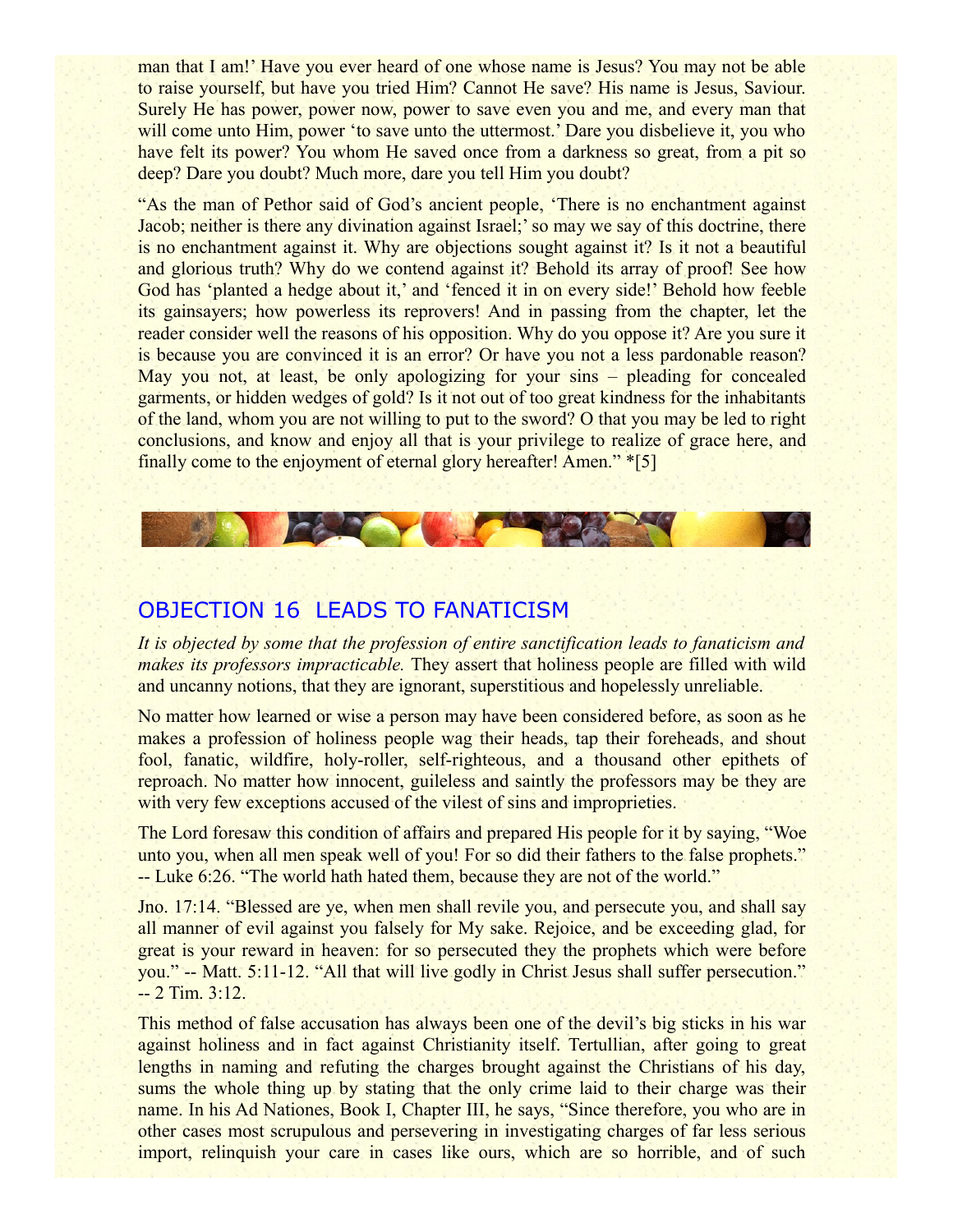surpassing sin that impiety is too mild a word for them, by declining to hear confession, which should always be an important process for those who conduct judicial proceedings; and failing to make a full inquiry, which should be gone into by such as sue for a condemnation, it becomes evident that the crime laid to our charge consists not of any sinful conduct, but lies wholly in our name."

In reply to the charge that the profession of holiness leads to fanaticism and wild notions, let us quote the following from Wesley the acknowledged leader, in modern times, of the holiness movement. A people that will keep to such a line as this, and sanctified people do, are neither fanatical nor visionary.

"Beware of that daughter of pride, enthusiasm. O, keep at the utmost distance from it! Give no place to a heated imagination, Do not hastily ascribe things to God. Do not easily suppose dreams, voices, impressions, visions, or revelations, to be from God. They may be from Him. They may be from nature. They may be from the devil. Therefore, believe not every spirit, but try the spirits whether they be of God. Try all things by the written word, and let all bow down before it, You are in danger of enthusiasm every hour, if you depart ever so little from Scripture; yea, or from the plain, literal meaning of any text, taken in connection with the context. And so you are, if you despise or lightly esteem reason, knowledge, or human learning; every one of which is an excellent gift of God, and may serve the noblest purposes.

"I advise you never to use the words wisdom, reason, or knowledge, by way of reproach, On the contrary, pray that you yourself may abound in them more and more. If you mean worldly wisdom, useless knowledge, false reasoning, say so; and throw away the chaff, but not the wheat.

"One general inlet to enthusiasm is, expecting the end without the means; the expecting knowledge, for instance, without searching the Scriptures and consulting the children of God; the expecting spiritual strength without constant prayer and steady watchfulness; the expecting any blessing without hearing the word of God at every opportunity.

"Some have been ignorant of this device of Satan. They have left off searching the Scriptures. They said, 'God writes all the Scriptures on my heart. Therefore I have no need to read it.' Others thought they had not so much need of hearing, and so grew slack in attending the morning preaching. O, take warning, you who are concerned herein! You have listened to the voice of a stranger. Fly back to Christ, and keep in the good old way, which was once delivered to the saints; the way that even a heathen bore testimony of: 'That the Christians rose early every day to sing hymns to Christ as God.'

"The very desire of 'growing in grace' may sometimes be an inlet of enthusiasm, As it continually heads us to seek new grace, it may lead us unawares to seek something else new, besides new degrees of love to God and man. So it has led some to seek and fancy they had received gifts of a new kind, after a new heart, as (1) The loving God with all our mind; (2) With all our soul: (3) With all our strength: (4) Oneness with God: (5) Oneness with Christ: (6) Having our life hid with Christ in God: (7) Being dead with Christ: (8) Rising with Him: (9) The sitting with Him in heavenly places: (10) The being taken up into His throne: (11) The being in the New Jerusalem: (12) The seeing the tabernacle of God come down among men: (13) The being dead to all works: (14) The not being liable to death, pain, or grief, or temptation.

"One ground of many of these mistakes is the taking every fresh, strong application of any of these Scriptures to the heart, to be a gift of a new kind; not knowing that several of these Scriptures are not fulfilled yet; that most of the others are fulfilled when we are justified; the rest the moment we are sanctified. It remains only to experience them in higher degrees. This is all we have to expect.